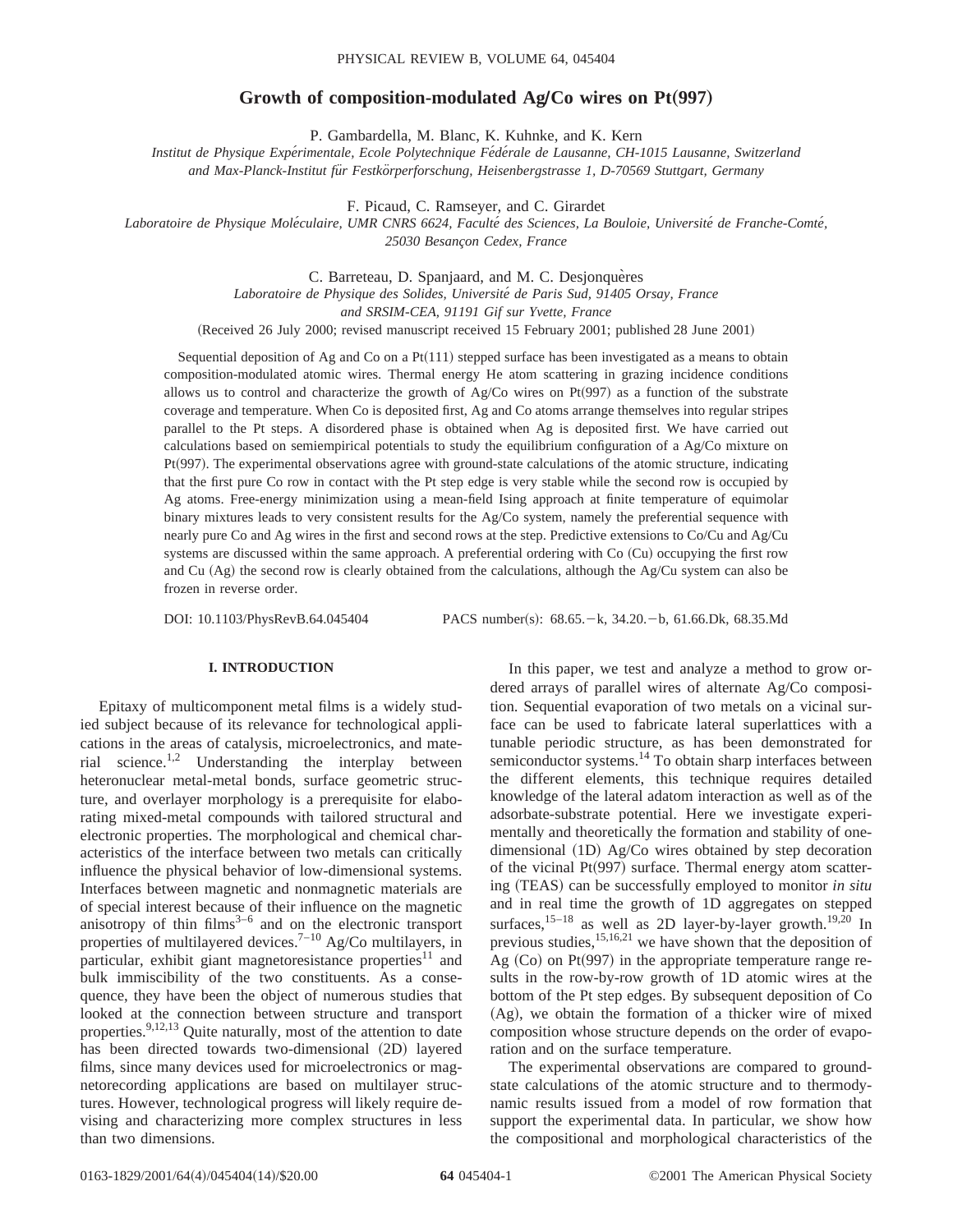

Ag/Co structures depend on the surface geometry and on the bonding between the different species. In the bulk, both Ag and Co and Ag and Pt are immiscible, while Co and Pt alloy in a wide range of temperature and composition. Although surface-confined alloys exist for  $Ag/Pt$   $(Ref. 22)$  and  $Ag/Co$ ,<sup>23,24</sup> we will see that the stronger tendency to alloying of Co and Pt affects the composition of the Ag/Co wires. Semiempirical potentials are used to determine stable configurations at 0 K for the single metal adsorbate and then for an equimolar mixture of two adsorbates. Then equilibrium thermodynamic principles are used, within the mean-field Ising approximation, to discuss the row formation process in an equimolar binary alloy at finite temperature.

The paper is organized as follows. Section II is devoted to the presentation of the experimental results on Ag/Co epitaxy on Pt $(997)$ . We start by presenting the results for pure Ag and Co wires (Sec. II A) and we describe successively the  $Ag/Co$  wires (Sec. II B). In Sec. III, the results of the groundstate calculations of the wire structure using semiempirical interaction potentials are given for single and mixed metal adspecies. The thermodynamic model is presented and applied to the Ag/Co, Co/Cu, and Ag/Cu binary mixtures in Sec. IV.

#### **II. EXPERIMENT**

The TEAS measurements have been carried out in a highresolution He scattering spectrometer<sup>25,26</sup> at a He wavelength  $\lambda_{\text{He}}$ =0.92 Å. The apparatus allows independent variation of the incidence angle  $\theta_i$  and reflection angle  $\theta_f$  for 60 °  $\leq \theta_i$  $f + \theta_f \le 180$ °. The Pt sample is mounted on a cryostat that allows the temperature to be varied between 40 K and 1100 K. The  $Pt(997)$  surface consists of close-packed  $(111)$  terraces with a hexagonal lattice parameter of 2.77 Å separated by monatomic steps with  $\{111\}$  microfacets, 2.27 Å in height (Fig. 1). The average terrace width is 20.1 Å (or eight atomic rows), with a distribution that is remarkably narrow (standard deviation  $\sim$  3 Å) due to repulsive interaction between the steps. $27$  The surface is prepared by repeated cycles of 800-eV  $Ar^+$  sputtering and annealing to 850 K, followed by a brief oxygen exposure at a pressure of  $1\times10^{-7}$  and by flash annealing at  $T > 1000$  K to remove possible carbon contaminants. Cleanliness is checked by Auger and He reflectivity measurements; the base pressure in the sample chamber is  $1 \times 10^{-10}$  mbar. Ag and Co are evaporated with two electron-beam evaporators with typical deposition rates of a few  $10^{-3}$  ML s<sup>-1</sup> (ML denotes monolayer).

## **A. Growth of pure Ag and Co wires**

The decoration of Pt steps by Ag or Co adatoms is characterized by monitoring the intensity of the He beam re-

FIG. 1. (a) Pictorial view of the  $Pt(997)$  surface. The darker atoms at the step edges represent  $Co$  and Ag atoms forming ordered 1D chains.  $(b)$ Ag/Co alloy wire at the step edge.

flected by the surface during evaporation. In general, He scattering on a vicinal surface gives rise to a diffraction pattern whose maxima are located at the Bragg positions corresponding to the periodic arrangement of terraces. As in an optical blazed reflection grating, the most intense diffraction orders are tilted away from the specular direction. Here we take advantage of this fact to enhance the contribution from the step to the reflected He intensity over the one from the terrace. In the specular direction the intensity coming from the flat terrace regions is very low; on the other hand, due to the bending of the repulsive He-surface potential at step edges, the intensity of the reflected beam at grazing exit angles (large  $\theta_f$ ) originates mainly from the interaction of He atoms with atoms near the step.<sup>18,28,29</sup> Specular scattering conditions ( $\theta_i = \theta_f$ ) for large  $\theta_f$  values are therefore suited for the investigation of processes that take place at the substrate step edges. Step sensitivity is further enhanced by the large  $\theta_i$  values, which cause the shadowing of the terrace regions close to the steps.

For given scattering parameters  $\theta_i$ ,  $\theta_f$ , and  $\lambda_{\text{He}}$ , the variations of the He reflected intensity depend only on the surface topmost layer structure, the intensity being a decreasing function of the density of diffuse scatterers on the surface.<sup>19,20,30</sup> Ordered structures that present a minimum of kinks and defects therefore correspond to intensity maxima. In grazing incidence conditions, the He reflectivity changes between complete and incomplete adatom rows at step edges. In Fig. 2, we report the intensity of the He beam reflected at grazing angles ( $\theta_i = \theta_f = 83$ °) from the surface during deposition of Ag [Fig. 2(a)] and Co [Fig. 2(b)]. The coverage scale has been calibrated by repeating the same measurements at  $\theta_i = 60^\circ$ ,  $\theta_f = 47^\circ$ : the sensitivity to terrace ordering in this case allowed us to determine precisely the monolayer position, as reported in Refs. 15 and 16. The reflected intensity has been normalized to its initial value prior to deposition. The decrease in intensity during the first evaporation stage can be qualitatively explained as follows. As Ag or Co adatoms arrive on the surface, they migrate to the step edges where the increase in coordination results in stronger bonding (see Sec. III B). Since the terrace width is very short compared to the mean free path of the adatoms in the 150 K–250 K temperature range adopted in this work, there is no nucleation on terraces. Adatoms arriving at the step sites can move along the Pt edges until they nucleate in stable 1D clusters.<sup>15,16</sup> Both single adatoms and the 1D cluster edges at steps constitute diffuse scatterers for the He beam. The reflected intensity decreases until the defect density at the steps reaches a maximum and then starts recovering as the vacancies in the growing row begin to fill. The first and most intense peak in the two curves therefore corresponds to the nucleation of a continuous monatomic row of adatoms along the Pt lower step edges. The coverage corre-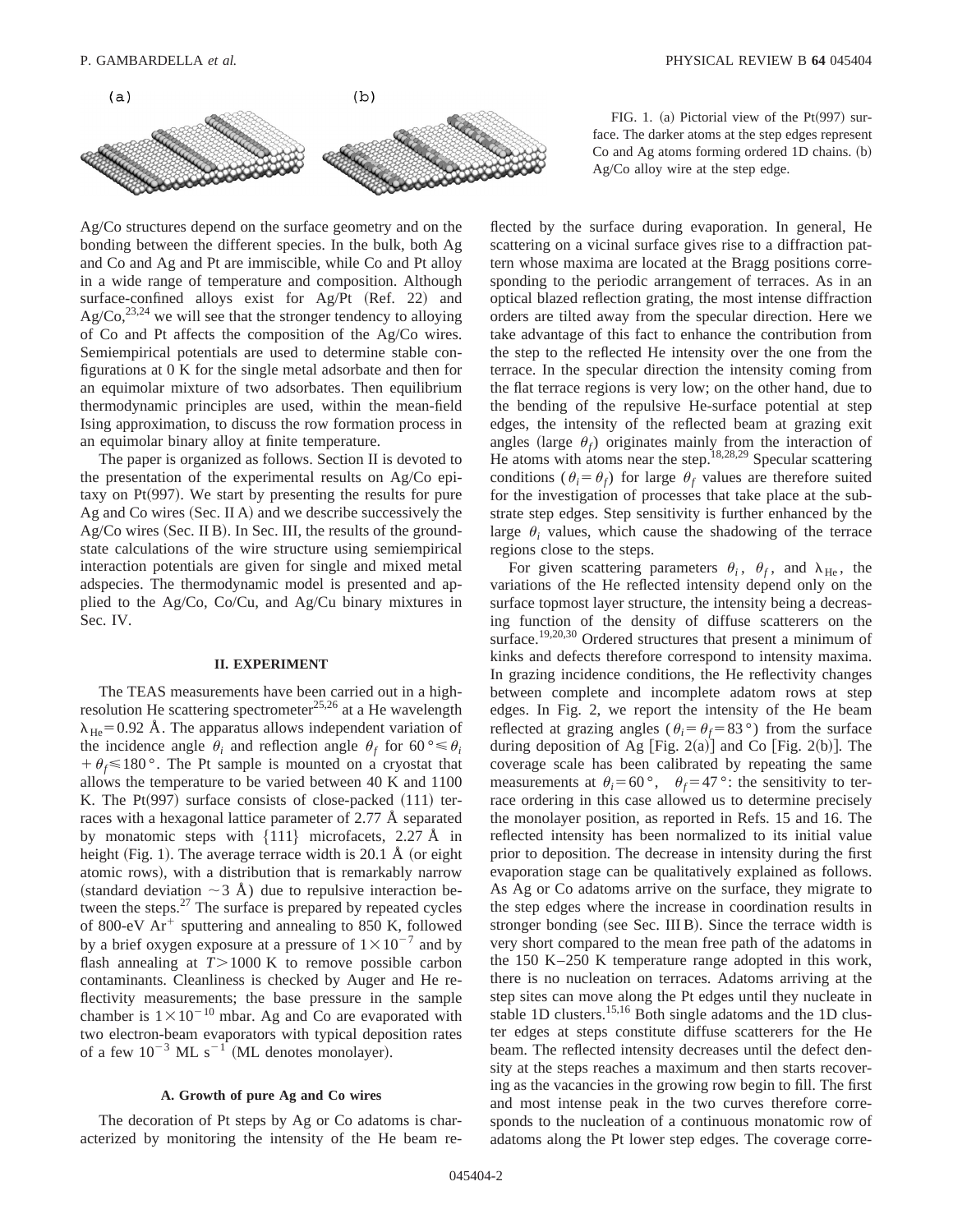

FIG. 2. Normalized intensity of the specularly reflected He beam during Ag  $(a)$  and Co  $(b)$  deposition at  $T = 250$  K in grazing incidence conditions,  $\theta_i = \theta_f = 83$ °. The maximum at ~0.17 ML corresponds to the completion of the first monatomic row along the Pt step edges; see text for further explanations.

sponding to this peak is about 0.17 ML, slightly larger than the nominal coverage of 0.13 ML of a pseudomorphic row decorating the steps of a  $Pt(997)$  surface. This coverage shift is a temperature effect: as shown in Refs. 15,16, and 21, at *T*≤250 K, edge diffusion processes are not completely effective in rearranging all adatoms along the Pt edges. A fraction of migrating adatoms that stick to Ag or Co atoms already decorating the Pt steps cannot reach the remaining undecorated Pt sites, and when the first row has been completed, nucleation of the second row has already begun. In this work, the temperature has been nonetheless kept below 250 K in order to minimize surface intermixing between Co and  $Pt.$ <sup>16</sup>

Observation of row-by-row growth beyond the first one is hindered by the loss of growth coherence between different terraces. Since the terraces receive a number of adatoms that is proportional to their width, wide terraces complete a given number of rows earlier than narrow ones. The corresponding He intensity oscillations are averaged out as the coverage increases.15 In Fig. 2, only a faint shoulder is detected at  $\sim$  0.3 ML, the coverage at which the second row is completed. Despite this fact, the He scattering curves still contain information on the surface structure. Apart from the monolayer peak in Fig.  $2(a)$ , an intense peak can be observed between 0.5 and 0.6 ML for the two curves. The intensity increase is due to a narrowing of the terrace width distribution during metal deposition with a minimum at 0.5 ML. If no interterrace diffusion occurs, the faster progression of step edges on large terraces and the slower progression on small terraces lead to an averaging of terrace widths between



FIG. 3. Simulated terrace width standard deviation  $\sigma$  measured in atomic rows (one atomic row is equal to 2.4 Å) vs adatom coverage. The minimum at 0.5 ML is the result of the adatom confinement effect shown in the scheme at the bottom. The gain in surface periodicity is evident comparing the surface profile before and after deposition of 0.5 ML in the diagram.

neighboring terraces.<sup>31</sup> The reduced deviation from the mean terrace width narrows the He diffraction pattern and increases the peak intensity observed in our measurement. This is further illustrated by a calculation of the terrace width standard deviation for a simple model based on these assumptions, which has been performed over 1000 terraces obeying a Gaussian distribution centered at eight inter-row spacings with a standard deviation of 1.5 rows. The result is displayed in Fig. 3 and it shows that the terrace width distribution goes through a minimum at a coverage of 0.5 ML. As recently shown in a combined TEAS–scanning tunneling microscopy  $(STM)$  study,<sup>16</sup> the 0.5-ML peak is observed in the case of Co only between 200 and 290 K and can be directly associated with the formation of straight monolayer wires that cover half the width of a Pt terrace. At  $T < 200$  K, diffusion processes are too slow for Co adatoms to form regular stripes parallel to the substrate steps. At  $T \geq 300$  K, Co adatoms have enough thermal energy to diffuse between adjacent terraces, allowing the formation of bilayer islands and thus breaking the periodic pattern of the surface. The presence of the peak at around  $0.5$  ML (Fig. 2) is therefore an indication of a surface periodic ordering comparable to or even better than that of a clean  $Pt(997)$  surface, and it will be used in the following as an indicator for the growth of ordered structures.

### **B. Growth of AgÕCo wires**

We have shown in Sec. II A that by means of TEAS, we can control in real time the step decoration process for Ag and Co separately. We can now take advantage of this fact to deposit a monatomic row along the Pt step edges in order to form a true 1D interface of  $Co (Ag)$  atoms. By subsequent deposition of Ag  $(Co)$ , we can then study how the growth evolves, whether ordered structures will form or intermixing between the two metals will prevent ordering on the atomic scale.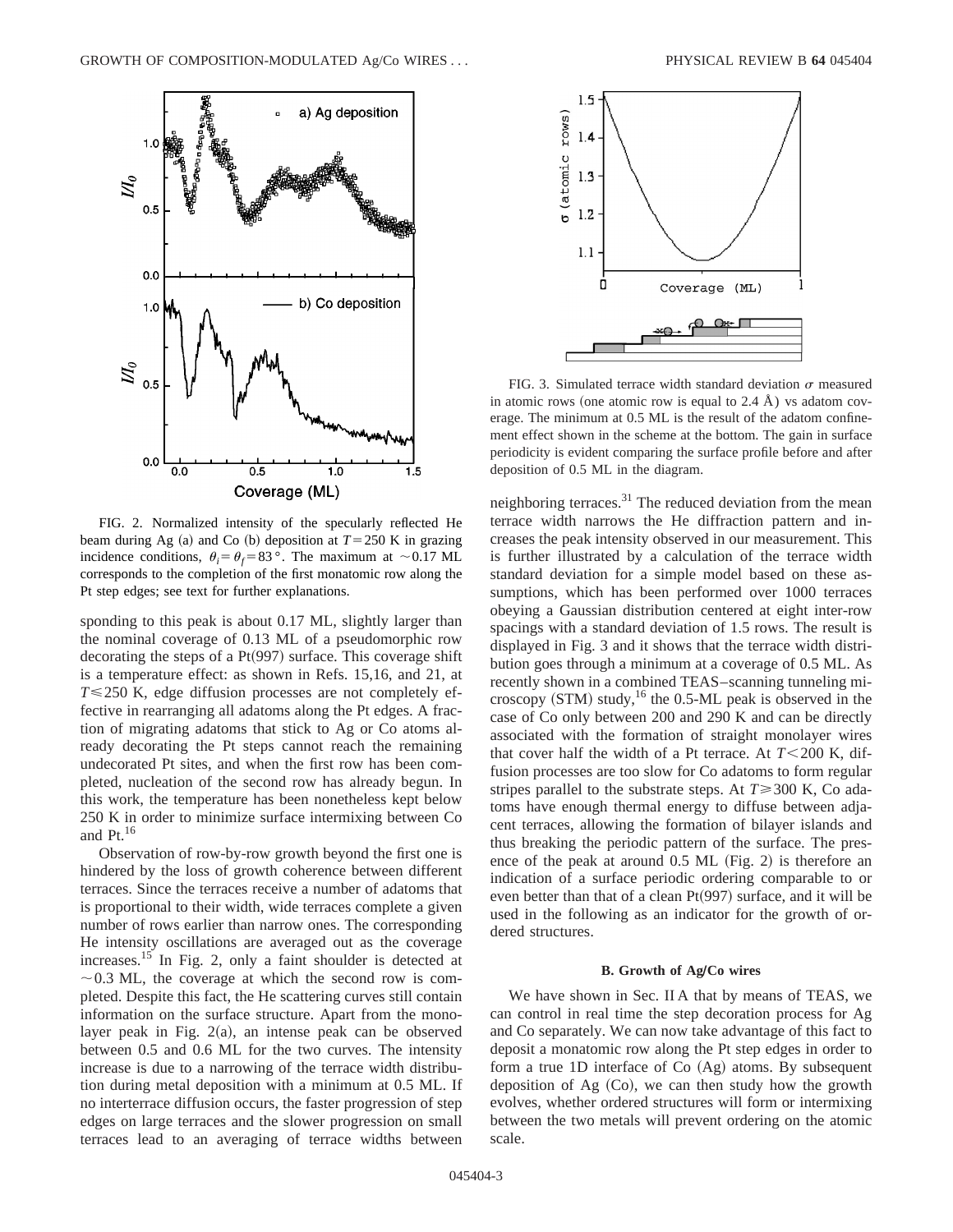

FIG. 4. TEAS reflectivity at  $\theta_i = \theta_f = 83$ ° as a function of the total coverage of Ag and Co. Deposition of Ag is stopped after completion of a monatomic row and Co is subsequently evaporated on the surface. Ordered growth would result in He intensity maxima during Co deposition, which are not observed in this case.

Figure 4 shows the He reflectivity curves recorded in grazing incidence conditions during subsequent deposition of Ag and Co at 150, 200, and 250 K. First, a monatomic row of Ag has been deposited along each step (peak at  $\sim$  0.17 ML); then Ag deposition has been stopped and after a few seconds we have started evaporating Co. We point out that, if the Co evaporator shutter is kept close, the He beam intensity remains constant after Ag deposition, indicating that no structural changes take place in the Ag row. The monotonic decrease in intensity during Co evaporation shows that the defect density on the surface increases; at 200 and 250 K, we would expect to observe the Co peak at  $\sim$  0.5 ML if Ag and Co formed ordered atomic rows parallel to the Pt step edges. Since this is not the case, we conclude that further row-by-row growth does not take place. The absence of the 0.5-ML peak could be due either to roughening of the step edge or to chemical disorder  $(Ag/Co$  intermixing) in the near-step region. Since at  $T \ge 200$  K the mobility is sufficiently high for both Ag and Co adatoms to rearrange into straight stripes parallel to the Pt steps,  $15,16$  the missing He beam intensity in the Ag/Co case is likely due to intermixing of the two species. Moreover, the calculations reported in Secs. III D and IV B support this latter point by showing that the structure with a first pure Ag row and a second row filled by Co atoms only (named  $Ag<sup>I</sup>Co<sup>II</sup>$  for simplicity) is unstable towards alloying. The notation  $X^I Y^{\text{II}}$  will refer in the following to wires consisting of alternated rows of pure metals, where *X* and *Y* stand for Ag, Co, and Cu.

We now discuss the reverse situation in which Co is deposited first (Fig. 5). We stop deposition at a coverage corresponding to a Co monatomic row and subsequently start



FIG. 5. TEAS reflectivity at  $\theta_i = \theta_f = 83^\circ$  as a function of the total coverage of Co and Ag. Ag is deposited after completion of a Co monatomic row; the formation of ordered stripes is inferred at  $T=150$  and  $T=200$  K from the presence of the peak at  $\sim 0.5$  ML.

evaporating Ag. At 150 and 200 K, we observe the peak at  $\sim$  0.5 ML, indicating continuous row-by-row growth of Ag on Pt $(997)$ .<sup>15</sup> This case is thus different from the previous one as we have indications of ordered structure formation. We suggest that the Co atomic row stays in contact with the Pt steps while the Ag rows align themselves at the Co boundary without considerable intermixing  $(Co^{I}Ag^{II})$ . This picture is in agreement with the ground-state calculations of the wire atomic structure reported in Secs. III D and IV B. Note that, as the temperature rises, intermixing can occur even in this configuration. In fact, the  $\sim$  0.5-ML peak is not observed in the TEAS curves for  $T \ge 250$  K. This can be explained by considering that the ground-state energy calculated for an alloyed Ag/Co wire is close to that of the most stable  $Co^{I}Ag^{II}$ configuration (see Table IV in Sec. III D).

In Fig. 5, Ag deposition has been stopped at about 0.5 ML and further Co has been deposited on the surface. This was done in order to grow a superlattice with a Co/Ag/Co base, instead of the simple  $Co/Ag$  one shown in Fig. 1(a). However, the featureless Co TEAS data reported in Fig.  $2(b)$ , as well as in Fig. 5 for coverages larger than 0.5 ML, do not allow us to draw any conclusion on the ordering of such a superlattice.

Surface-confined mixing of Ag and Co has been observed on Ru $(0001)$  (Ref. 23) and on Mo $(110).^{24}$  In both cases, intermixing has been attributed to a strain-relief mechanism that compensates for the strain of the opposite sign imposed by the substrate on the two overlayer metals.<sup>32</sup> On Pt $(997)$ , as on  $Ru(0001)$ , Co is under tensile strain while Ag is under compressive strain; however, in contrast to Refs. 23 and 24, such a strain-relief mixing mechanism is unlikely to be at the origin of interdiffusion in our case, at least below 250 K. The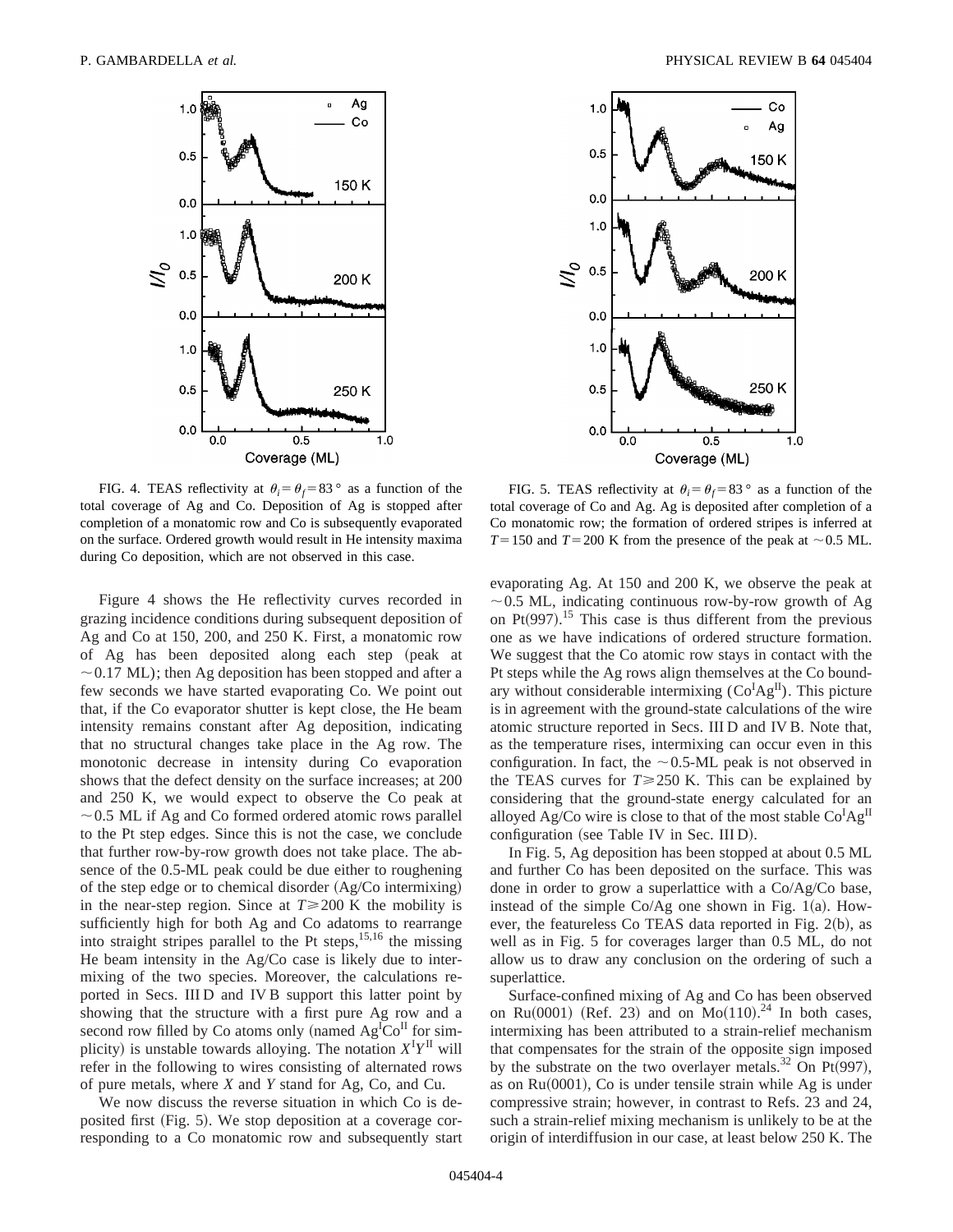formation of the  $Co^{I}Ag^{II}$  structure opposed to the suppression of  $Ag^{I}Co^{II}$  cannot be explained in terms of strain since mixing would occur in both cases.

### **C. Analogy between 1D and 2D AgÕCo growth**

A qualitative understanding of the experimental results on the Ag/Co wires can be presented by drawing a parallel between 1D and 2D systems in terms of the interface and surface free energy of Pt, Co, and Ag. It is well known from thin-film epitaxy that layer-by-layer growth with a sharp interface requires a material with a smaller surface free energy to be deposited on a substrate with a higher surface free energy, the interface energy being small to avoid intermixing.<sup>33</sup> If the surface free energy of the deposited material is higher than that of the substrate, segregation can occur. Co has a higher surface free energy when compared to  $Ag<sub>34</sub>$  and Co adatoms on a host Ag surface show a strong tendency to segregate, whereas Ag on a Co surface does not.35 The above argument holds for 2D films, but our results show that it can be extended to 1D interfaces obtained by step decoration. When Co is evaporated after the deposition of a monatomic Ag row on Pt $(997)$ , it "segregates" laterally into the Ag row. In the present system, also the stronger tendency of Co to bind to Pt with respect to Ag contributes to the lateral segregation of the Co atoms towards the Pt step. In fact, depending on the adsorption site, we will show in Sec. III that the calculated values of the Co-Pt binding energy are 20–30 % larger than the Ag-Pt one.

To elaborate the analogy between 1D and 2D systems, we have repeated the measurements reported in Fig. 4 and Fig. 5 for Ag and Co monolayer films on  $Pt(997)$  instead of monatomic wires. Figure 6 shows the reflected He beam intensity recorded in *nongrazing* conditions during (a) deposition of 1-ML Ag followed by 1-ML Co and (b) deposition of 1-ML Co followed by more than 2-ML Ag. In this scattering geometry, as mentioned in Sec. II, the He reflectivity is determined by the overall surface ordering. At monolayer completion, in the case of layer-by-layer growth, the density of diffuse scatterers is at a minimum, thus resulting in a maximum of the surface reflectivity.<sup>20</sup> Accordingly, the oscillations in Fig. 6 have a period of 1 ML and can be used to calibrate the coverage scale. The relative intensities of the monolayer peaks depend on the corrugation of the Heoverlayer potential, on the Debye temperature, and on the ordering of the overlayer.<sup>19</sup> The first peak in Fig.  $6(a)$  corresponds to the formation of a pseudomorphic Ag single layer on the Pt substrate with excellent ordering.15 The following Co monolayer peak is barely visible, and it is a factor 40 less intense compared to the situation in which Co is deposited first, indicating that the Ag/Co interface is disordered. Reversing the deposition order, we see in Fig.  $6(b)$  that the He beam intensity during Ag evaporation recovers, at monolayer completion, the initial 1-ML Co value and even further oscillations can be detected. We conclude that Ag grows layer by layer on the Co film for the first two layers, as it does on the clean Pt $(997)$  surface.<sup>18</sup>

The  $Co^{I}Ag^{II}$  configuration has been shown to be the most stable in the case of decoration of Pt steps by monatomic Co



FIG. 6. TEAS reflectivity in nongrazing incidence conditions,  $\theta_i = 60.5$  °,  $\theta_f = 47.2$  °. Deposition of 1 ML Ag and subsequently of 1 ML Co at  $225 K$  (a). (b) Same as (a) with reversed order of Ag and Co deposition. In this scattering geometry, the He reflectivity depends on the overall terrace defect density; the TEAS oscillations have a period of 1 ML.

and Ag rows as well as in the case of single monolayer films of Co and Ag on Pt. General thermodynamics arguments commonly applied in the description of thin-film epitaxy can therefore be extended, at least in the present case, to 1D linear interfaces.

# **III. CALCULATION OF THE GROUND-STATE ATOMIC STRUCTURE**

The calculations reported in this section provide a deeper physical insight into the wire structure and composition in relation with our experimental results. We study the groundstate atomic structure of Ag, Co, and Cu adatoms on  $Pt(997)$ by means of a many-body semiempirical potential based on the second moment approximation  $(SMA)$ . This potential is used to determine first the potential-energy map obtained for a single metal adatom on  $Pt(997)$ , and then to understand the formation of pure and mixed Co, Ag, and Cu atomic wires along the steps at 0 K. Finally, the wire stability is investigated by means of free-energy calculations at finite temperature.

#### **A. The interaction potential**

Many different approaches can be found in the literature to introduce *N*-body interactions, which are required to describe accurately the properties of metals. $36,37$  The available methods can be roughly split into two categories. The first one is derived from the density-functional theory and comprises the effective-medium theory  $(EMT)$ ,  $38$  the embeddedatom method  $(EAM)$ ,<sup>39</sup> and the glue model.<sup>40</sup> These methods are best suited for simple and noble metals. A second cat-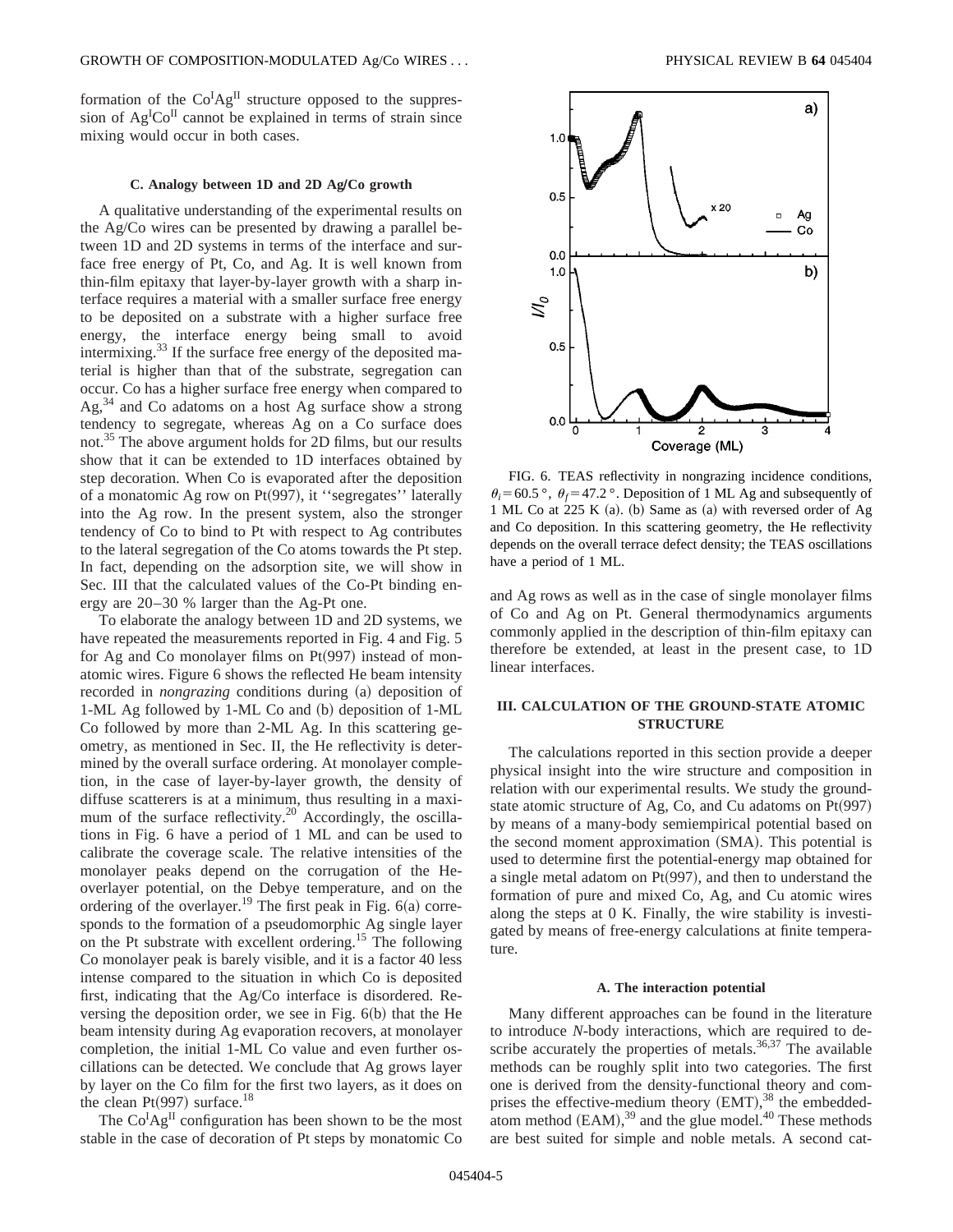egory of simplified *N*-body potentials has been applied with success to transition metals to explain properties that depend on the effective width of the *d* electronic density of states, determined by its second moment within the tight-binding scheme, $4^{1-47}$  but not on its details.<sup>37</sup> These potentials are able to account for the cohesive properties of bulk solids, $43$  the experimentally observed contraction of the first interlayer spacing occurring at surfaces of transition metals,  $37,46$  the energy barriers for diffusion,<sup>45</sup> and, to a lesser extent, the elastic constants $43$  and the formation energy of a vacancy. $48$ Note that beyond empirical and semiempirical potentials, the density-functional theory is able to describe not only the electronic states but also the total energy. At the present time, however, the calculations are too time consuming to be used for large systems.

The potentials based on the second moment approximation (SMA) are probably the most flexible form available in the category of semiempirical potentials since they reasonably describe interactions in transition metals as well as in noble metals  $(Ag,Au)$ .  $42.49$  They are written as the sum of site energies  $E_i$  that are composed of a repulsive pairwise contribution and a nonadditive attractive part:

$$
E_i = (1/2) \sum_{j \neq i} V_{ij} - \Phi \left( \sum_{j \neq i} f_{ij} \right). \tag{1}
$$

The attractive part  $\Phi(\Sigma_{j\neq j} f_{ij})$  corresponds to the band energy. In the framework of the SMA in the tight-binding scheme, the function  $\Phi(x)$  is proportional to  $x^{\alpha}$  with  $\alpha = \frac{1}{2}$ ; the attractive  $f_{ij}$  and repulsive  $V_{ij}$  interactions vary with the interatomic distance  $r_{ij}$  according to exponential or power laws. However, it has been proposed $50$  that the results derived from a precise tight-binding calculation, i.e., using high-order moments and the local charge-neutrality requirement, are better modeled if the function  $\Phi(x)$  is taken to be proportional to  $x^{2/3}$ , at least when the *d* band is filled with seven electrons per atom, which is the case studied in Ref. 50. Since the exponent  $\alpha$  might depend on the *d*-band filling, we will use it as an additional parameter. The repulsive part describes the remainder of the total energy. It is assumed to be pairwise and given by a Born-Mayer potential. The potential energy of the *i*th atom in the presence of its neighbors *j* in a homogeneous system is thus written as

$$
E_i = \lambda \sum_j e^{-p[(r_{ij}/r_0) - 1]} - \epsilon \left( \sum_j e^{-2q[(r_{ij}/r_0) - 1]} \right)^{\alpha}
$$

with

$$
r_{ij} < r_c. \tag{2}
$$

The repulsive  $(\lambda, p)$  and attractive  $(\epsilon, q, \alpha)$  parameters are obtained by a least mean-square fit of bulk and surface properties of the crystal, namely the experimental values of cohesive energy  $E_{coh}$ , bulk modulus *B*, shear elastic constants *C*, and the surface energies of low index surfaces  $(111)$ ,  $(100)$ , and  $(110)$  in cubic crystals.<sup>51,52</sup>  $r_0$  is the nearest-neighbor distance between metal atoms and  $r_c$  corresponds to the cutoff distance, which is generally taken to be the second-nearest-neighbor distance to speed up the algo-



FIG. 7. Dependence of the set of parameters  $P_{\text{Pr}}$  $=\{\alpha, p, q, \lambda, \epsilon\}_{\text{Pt}}\}$  as a function of the cutoff distance  $r_c$  reduced by the nearest-neighbor distance  $r_0$  between two Pt atoms. The convergence is optimal when the influence of the fifth nearest neighbors is taken into account.

rithms. Such a short distance can lead to dramatic effects if we do not impose continuity when  $r_{ij} \ge r_c$ . Therefore, as in Ref. 50, we have to determine the value of the cutoff distance beyond which the parameters do not evolve.

In Fig. 7, we have drawn the dependence of the set of parameters  $P_{\text{Pt}}(\lambda, p, \epsilon, q, \alpha)$  as a function of the cutoff distance  $r_c$ . It clearly shows that beyond  $2r_0$ , all the parameters converge to their values obtained for an infinite cutoff distance  $r_\infty$ , which is practically attained beyond the fourth neighbors. The same behavior is shown  $(Fig. 8)$  for the fitted quantities  $F_{\text{Pt}} = \{E_{\text{coh}}, B, C, \gamma\}$ . The ratios between the best fits and the corresponding experimental values do not change anymore beyond  $2r_0$ ; deviations from unity remain small



FIG. 8. Ratio between the fitted quantities  $F_{\text{Pt}} = \{E_{\text{coh}}, B, C, \gamma\}$ and their corresponding experimental values as a function of the cutoff distance  $r_c$  reduced by  $r_0$ . The ratio does not change anymore beyond  $2r_0$ .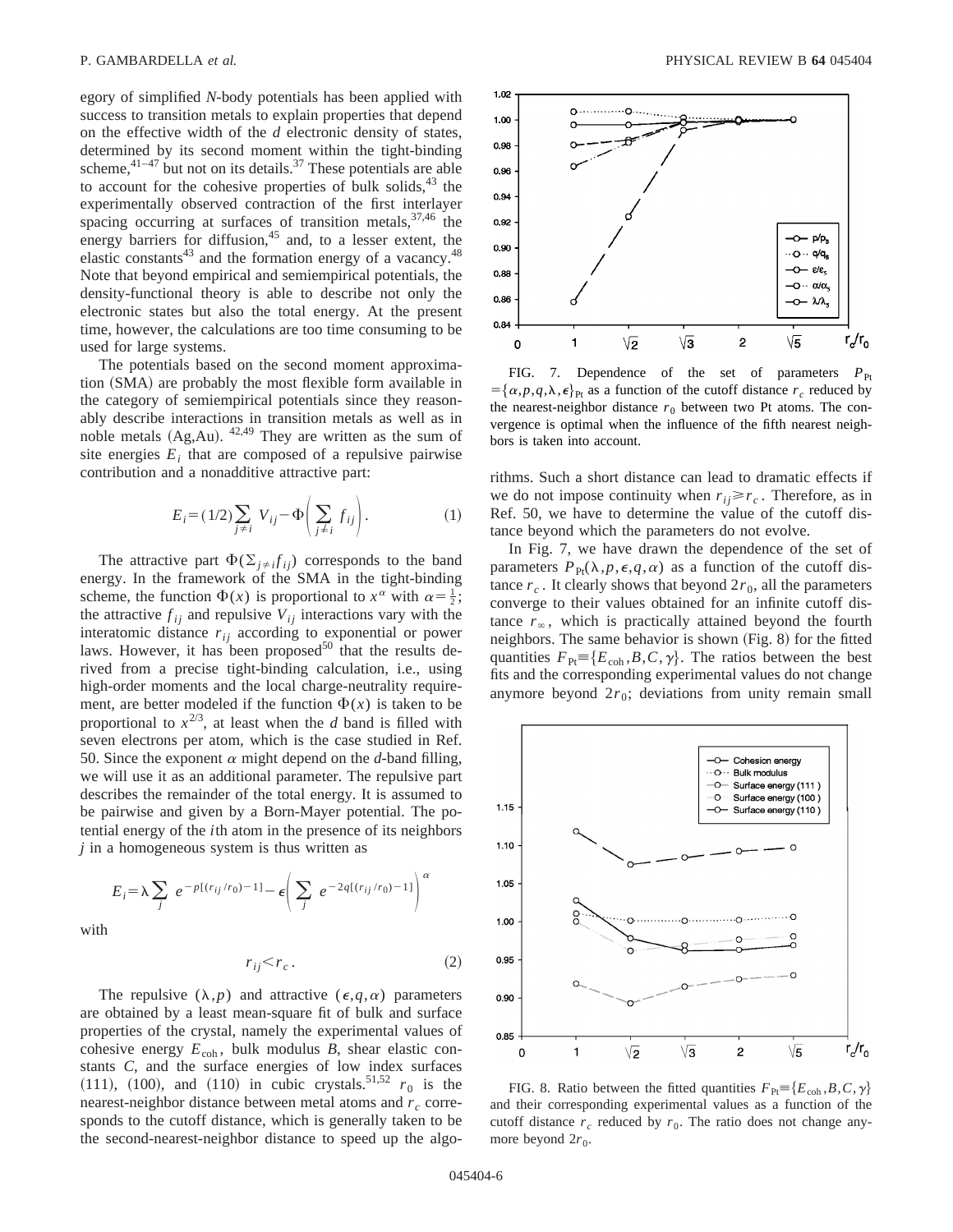TABLE I. Potential parameters of Eq.  $(2)$  for the different adsorbed species.

|                    | Pt      | Co     | Cu     | Ag     |
|--------------------|---------|--------|--------|--------|
| $r_0$ (Å)          | 2.77    | 2.51   | 2.55   | 2.89   |
| $\lambda$ (eV)     | 2.9135  | 0.2361 | 0.7776 | 1.9994 |
| $\boldsymbol{p}$   | 6.9662  | 8.2732 | 5.9935 | 6.2177 |
| (eV)<br>$\epsilon$ | 3.9653  | 0.7918 | 1.2952 | 2.5096 |
| q                  | 3.2087  | 1.8493 | 2.4055 | 2.9138 |
| $\alpha$           | 0.93365 | 0.8570 | 0.9097 | 0.9518 |

(less than 8%) for most of the observables  $F_{\text{Pt}}$  and are much smaller than the deviations obtained by using the standard values  $\alpha = \frac{1}{2}$  and  $r_c = \sqrt{2}r_0$ , especially for the surface energies. The maximum discrepancy occurs for the elastic constants ( $\leq 30\%$ ), for which a perfect agreement is not expected since the potential depends only on the interatomic distances and not explicitly on the angular deformations. The optimized values of the potential parameters are given in Table I for Pt, Co, Ag, and Cu. Remarkably, the parameter  $\alpha$ remains close to unity ( $\alpha \approx 0.8-0.9$ ) for most species, indicating that the potential in Eq.  $(2)$  is not far from being pairwise. Nevertheless, it would be an error to consider that metals could be modeled by strictly pairwise potentials since the observed inward relaxation of the surface planes of the metal cannot be explained with  $\alpha=1$ .

The generalization of Eq.  $(2)$  to the case of heteroatomic systems is not straightforward, especially due to the exponent  $\alpha$ , which, contrary to the usual SMA, is not the same for all metals. We have tried several ways to overcome this problem and we have found comparable results within an uncertainty of 10%. Here we take  $\alpha_X$  for *X-X* interactions and  $\alpha_{\text{Pt}}$  for the *X*-Pt interactions. This assumption is not crucial since all the  $\alpha$  parameters are quite close to each other ( $\alpha$ =0.9±0.05). As is usually done with the second moment potential, we have used arithmetic averages for the distances  $r_0$  and  $r_c$  and geometric averages for the parameters  $p$ ,  $q$ ,  $\lambda$ , and  $\epsilon$ . The contribution to the binding energy arising from the perturbation of the substrate has been evaluated to be less than 15% and thus neglected. The contribution of this term to the variation of the adsorption energies as a function of the atomic environment, which are the relevant quantities in our problem, is even smaller. In the following, all the adsorption energies are defined as the energy difference between the substrate with the adsorbates and the clean substrate plus the adatoms in the free state.

## **B. Potential-energy map for a single metal atom on the Pt**(997) surface

We determine the equilibrium adsorption site of a single adatom on the stepped platinum surface in order first to evaluate the adatom potential energies and its corrugation, and then to discuss the influence of steps when compared to the flat surface. This can be done by drawing the adatom potential energy map obtained as follows: The potential energy  $E_i$  of the adatom at the position  $\mathbf{r}_i$  ( $x_i$ , $y_i$ , $z_i$ ) is mini-



FIG. 9. Potential-energy map (in eV) experienced by a Co adatom above the  $Pt(997)$  surface. The step is parallel to the *X* axis.

mized with respect to  $z_i$  for a given lateral position  $(x_i, y_i)$ and the value of the minimum  $E_i^{\text{min}}$  is plotted as a function of  $(x_i, y_i)$ . A typical energy map obtained for Co on Pt(997) is drawn in Fig. 9; the other adsorbates would give similar shapes. Four main quantities characterize the map and are required to model the adsorption of a metal atom on a vicinal surface: the potential well depth of the stable adsorption sites  $\Delta E_T$  and the corrugation energy  $\Delta E$  between two stable sites along the diffusion valley on a terrace, the depth of the adsorption well  $\Delta E_S$  at the bottom of the step edge, and the so-called Ehrlich-Schwoebel barrier  $\Delta H_S$  at the step, i.e., the additional activation barrier for an adatom to jump down at a step edge.

Table II gives the values of these four quantities for the Co, Cu, and Ag adsorbates. The stable sites on the terrace and at the step are the hollow sites with an adsorption well significantly lower at the step since the ratio  $\Delta E_S / \Delta E_T$  is equal to 1.4. This value is obviously related to the larger adatom coordination at step sites.<sup>53</sup> As expected, the largest values of  $\Delta E_S$  and  $\Delta E_T$  are obtained for Co while the corresponding quantities for Cu and Ag are similar and appreciably smaller since in the latter metals the *d* band is filled and thus its contribution to the cohesive properties almost vanishes. The same behavior is obtained for the corrugation  $\Delta E$  above the terrace and for  $\Delta H_S$ . These data indicate that the Co adatoms should be strongly trapped in the terrace and step adsorption sites compared to Cu and Ag, which should diffuse more easily.

TABLE II. Adsorption energy (in eV) of a single metal atom above the  $Pt(997)$  surface derived from the calculation of the potential-energy maps.

|              | Co/Pt   | Cu/Pt   | Ag/Pt               |
|--------------|---------|---------|---------------------|
| $\Delta E_T$ | $-2.79$ | $-2.17$ | $-2.14$             |
| $\Delta E_S$ | $-3.79$ | $-2.75$ | $-2.68$             |
| $\Delta E$   | 0.26    | 0.17    | $0.14$ $(0.17)^{a}$ |
| $\Delta H_s$ | 0.59    | 0.46    | 0.39                |

a Experimental value from Ref. 56.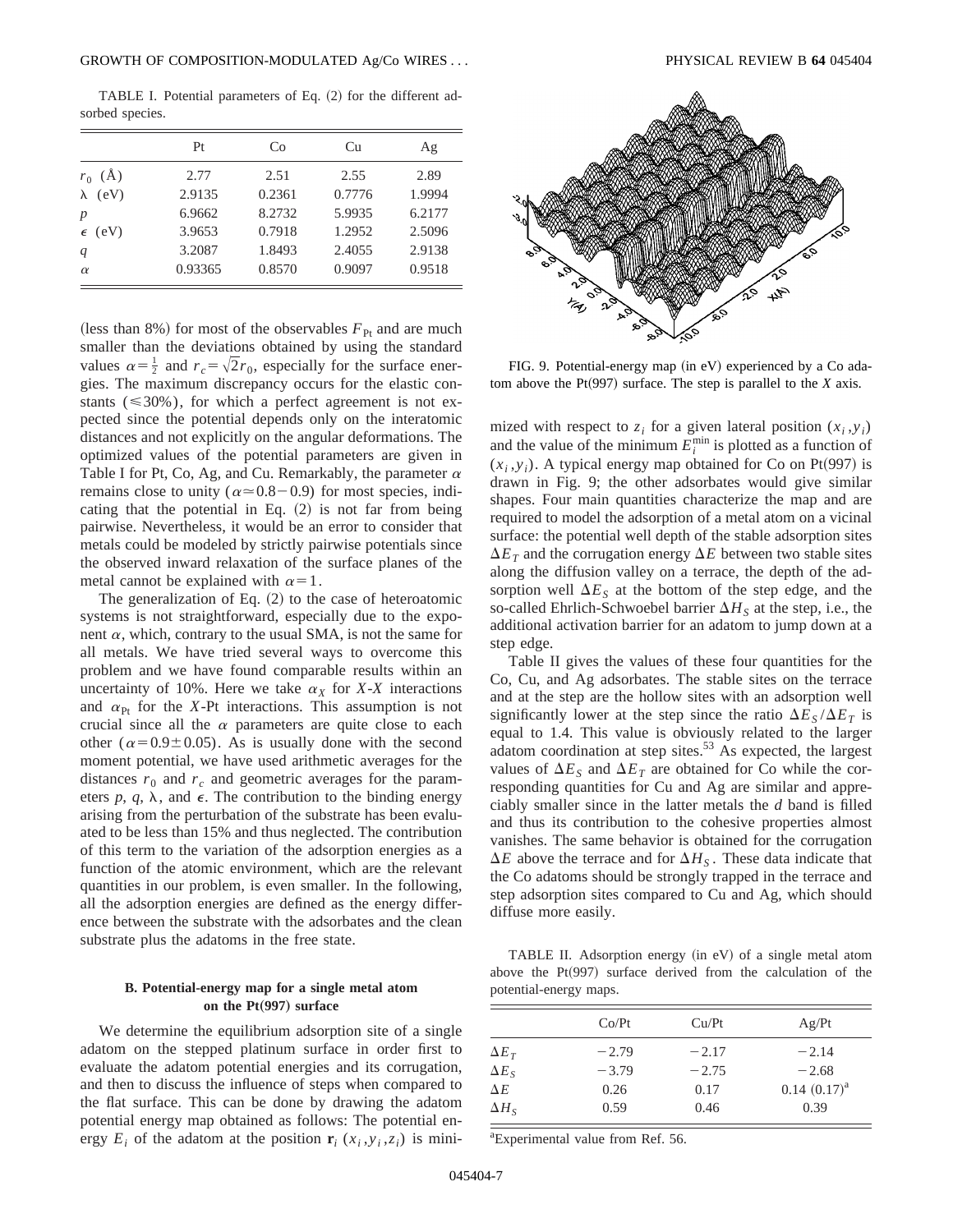

FIG. 10. Schematic representation of different geometries for which the energy of the adatom (black circle) is calculated. The corresponding energies are listed in Table III.

# **C. Structure of metal adatoms on Pt**"**997**…**: Pure Co, Ag, and Cu wires**

In line with the experiment  $(Sec.  $\Pi A)$ , we start by ana$ lyzing the structure of pure Co, Ag, and Cu wires. We determine the minimum potential energy of a set of *N* metal atoms adsorbed on a terrace of the stepped metal surface of platinum. The Pt substrate is assumed to be rigid and the steps are perfectly linear (without kinks). The minimum search is performed at 0 K using a numerical conjugategradient procedure.

## *1. Co*

The lattice parameter of bulk Co  $(2.50 \text{ Å})$  is smaller than the parameter of bulk Pt  $(2.77 \text{ Å})$ . Despite this large misfit, our calculations show that large  $(400 \text{ atoms})$  2D islands on Pt(111) have a commensurate (1×1) structure in registry with the substrate. The Co atoms occupy the hollow sites of the substrate. The same site occupations are obtained in the presence of a monatomic step since its influence remains short range. Table II shows that the adsorption energy for a single Co adatom in the first row of sites along the Pt steps is  $-3.79$  eV while it increases to  $-2.86$  eV in the second row, close to the value of the adsorption energy on the terrace  $(-2.79$  eV).

At intermediate Co coverage on the terrace, the analysis of the potential energy can give information on the possible growth mechanism. Because of the deep potential well viewed by a single Co atom at the bottom of the Pt step, the energy minimization at 0 K leads to the formation of a Co row located at the lower terrace and oriented parallel to the step edge. The interatomic distance between the Co atoms is equal to the distance between adjacent Pt hollow sites. These results agree well with a previous STM study of Co/Pt $(997)$ .<sup>16</sup> The energy per Co atom in this completely filled first row (Fig. 10) is equal to  $-4.20$  eV. Examination of the data given in Table III shows that the energy per adatom in the second complete row increases significantly to  $-3.38$  eV, a value that is slightly larger than the mean energy of the same adatom embedded in an island on the terrace  $(-3.48$  eV). This indicates, from a strict interpretation of the data at 0 K, that the configuration corresponding to the

formation of the second row is less stable than the corresponding formation energy (per atom) of a very large island on the terrace.

*2. Ag*

Unlike Co, Ag has a lattice parameter  $(2.89 \text{ Å})$  that is slightly larger than that of Pt. The geometry above a terrace is still  $(1 \times 1)$ , with the Ag atoms occupying the Pt hollow sites. At the step, Ag forms a complete first row with adsorption energy equal to  $-3.15$  eV per atom (Fig. 10). The adsorption energy increases in the second filled row to  $-2.80$  eV. This value is the same as the corresponding energy per atom in a very large island (Table III). Hence, at 0 K the second row formation is as stable as the formation of Ag islands on the terrace.

# *3. Cu*

The lattice parameter of bulk Cu  $(2.55 \text{ Å})$  is smaller than the corresponding value for  $Pt(111)$ . The mean adsorption energy per Cu atom embedded in a Cu island is equal to  $-2.77$  eV in the stable hollow site of the Pt terrace. At the step edge, the adsorption energy per atom in the first filled row  $(-3.12 \text{ eV})$  is appreciably lower than the value corresponding to a Cu atom in the second row  $(-2.71 \text{ eV})$ . This latter energy is higher than the adsorption energy per atom in a large island, leading to a better stability for the island than for the second row formation (Table III).

To summarize this section, the formation of a row of Co, Ag, and Cu adatoms close to the Pt step is always energetically favored, indicating the possibility of growing 1D monatomic wires on the vicinal  $Pt(997)$  surface. In the experiments (Sec. II and Refs. 15 and 16), 1D wires are indeed obtained by self-organization, provided that the substrate temperature allows for sufficiently fast diffusion of the adatoms. On the basis of thermodynamic arguments, since the influence of the step is short range, we would expect a strong competition at equilibrium between the formation of a second wire parallel to the step and the aggregation of adatoms in large 2D islands on the terraces. On  $Pt(997)$ , however, the growth of large 2D islands (where most adatoms have monolayerlike coordination) cannot take place due to the small width of the terraces. Kinetic effects will further increase the tendency for row-by-row growth. Experimentally, we find that the formation of 2D islands detached from the steps does not indeed take place. Given the small width of the  $Pt(997)$ terraces compared to the average diffusion length of a monomer at  $T \ge 100$  K, adatoms readily migrate and attach to the step edges prior to nucleate on the terraces.<sup>15</sup>

TABLE III. Adsorption energy  $(eV)$  per adatom on Pt $(997)$  as a function of its position with respect to the step and on the terrace.

|                | First row | Second row | Large island |
|----------------|-----------|------------|--------------|
| C <sub>0</sub> | $-4.20$   | $-3.38$    | $-3.48$      |
| Ag             | $-3.15$   | $-2.80$    | $-2.80$      |
| Cп             | $-3.12$   | $-2.71$    | $-2.77$      |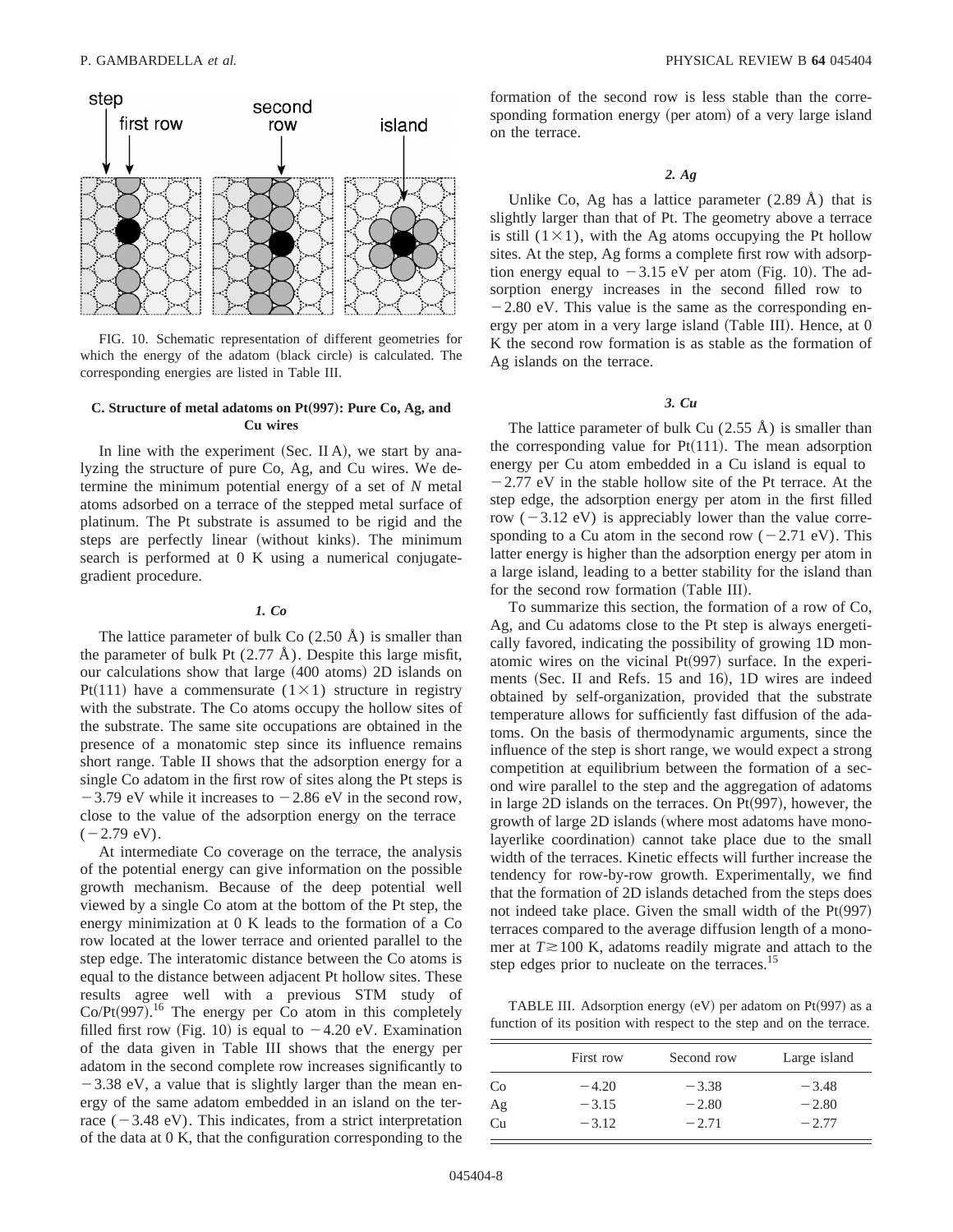# **D. Structure of metal adatoms on Pt**"**997**…**: AgÕCo and CoÕCu wires**

We report here the results of the ground-state calculation of the structure of Ag/Co and Co/Cu wires. A preliminary comparison (without taking temperature effects into account) can be made with the experimental results obtained for  $Ag/Co$  (Sec. II B). In particular, we intend to explain why the self-organized growth of Co<sup>I</sup>Ag<sup>II</sup> wires is favored over  $Ag<sup>T</sup>Co<sup>T</sup>$ . We consider an equimolar mixture of atoms of two different metals adsorbed on the  $Pt(997)$  surface. The minimum energy search has been performed according to the same numerical conjugate-gradient procedure. A set of *N*/2 atoms of the *A* species and *N*/2 atoms of the *B* species is adsorbed along the step of the  $Pt(997)$  surface and the minimum energy is determined for every arrangement of *A* and *B* species in the sites. The calculations are presented for *N*  $=16$ , the Pt(997) terrace comprising two atomic rows with eight atoms each. Periodic boundary conditions are applied along the row to eliminate edge effects.

# *1. Ag***Õ***Co wires*

The potential-energy values corresponding to different arrangements of Ag and Co atoms are reported in Table IV. The most stable structure is obtained when Co atoms occupy the first row close to the step and Ag atoms occupy the second row. Such a structure is labeled  $Co^{I}Ag^{II}$  in analogy with the nomenclature used in the experimental part (Sec. II B). The least stable geometry corresponds to the case in which the first row sites are occupied by Ag atoms while Co atoms occupy the second row sites  $(Ag<sup>I</sup>Co<sup>II</sup>$  structure). These results agree well with the He scattering data presented in Sec. II B, which show that ordered  $Co^{I}Ag^{II}$  wires form when Co is deposited first and Ag second on Pt $(997)$  at *T*  $\leq$  200 K.

All the other configurations in which the Co and Ag atoms lie randomly within the first two rows close to the step edges lead to intermediate adsorption energies. These results indicate that the Co atoms prefer to coat the Pt step, a situation for which the interactions between Pt and Co are optimized. The reverse situation occurs for Ag, which is less ''attracted'' by the step and allows the Co to be closer to the step. The interactions between Ag atoms, Co atoms, and between Ag and Co atoms are very similar and do not provide selectivity in the random or ordered lateral arrangements of the binary mixture. As a result, intermediate structures with Co and Ag adatoms in both the first and second row are favored with respect to  $Ag<sup>I</sup>Co<sup>II</sup>$  when Ag is deposited first, close to the step.

# 2. ColCu wires

A similar situation occurs for the binary mixture of Cu and Co atoms. The most stable structure corresponds to a first row of cobalt atoms that coat the step and to a second row formed by Cu atoms  $(Co^ICu^{II})$ . The potential energy of the reverse structure  $(Cu^ICo^II)$  is clearly larger (Table IV). The energy difference between  $Co<sup>ICu<sup>II</sup></sup>$  and alloyed  $Co/Cu$ rows is larger compared to that between Co<sup>I</sup> Ag<sup>II</sup> and alloyed Ag/Co rows. The stronger tendency of Ag to arrange close to

TABLE IV. Total energy (in  $eV$ ) of equimolar Ag/Co and Co/Cu mixtures. The energy values are calculated for a system formed by eight Co atoms and eight Ag (or eight Cu) atoms, which are restricted to occupying the first two rows closest to the lower step edge. Four types of atomic configurations are considered (*X*  $=$  Ag or Cu):  $Co^{I}X^{II}$  when the Co atoms and *X* atoms occupy the first and second row, respectively; Co *X* ordered alloy; Co *X* disordered alloy (an average has been performed over many configurations);  $X^{\text{I}}\text{Co}^{\text{II}}$ , where the *X* atoms and the Co atoms occupy the first and second row, respectively.

|             |                     | $Co^{I}Ag^{II}$ Ag/Co ordered alloy Ag/Co disordered alloy Ag <sup>I</sup> Co <sup>II</sup>       |          |
|-------------|---------------------|---------------------------------------------------------------------------------------------------|----------|
|             | $E = 62.44 - 62.26$ | $-61.15$<br>$CoICuII$ Co/Cu ordered alloy Co/Cu disordered alloy Cu <sup>I</sup> Co <sup>II</sup> | $-58.86$ |
| $E = 60.22$ | $-58.66$            | $-57.97$                                                                                          | $-57.26$ |

the step edge with Co atoms in order to form an alloy is due to the fact that Ag atoms are more strongly bound to the Pt step than Cu atoms.

# **IV. STABILITY OF BINARY COMPOSITION WIRES AT FINITE TEMPERATURE**

To get a more reliable comparison between experiment and theory, we need to include temperature effects into our model in order to study the stability of wires containing two adatom species (*A* and *B*). Moreover, we want to clarify how the experimental preparation, and more precisely the initial choice of deposition (*A* deposited before or after *B*), influences the alloying process. We are aware that the experimental conditions described in Sec. II do not necessarily correspond to a model based on equilibrium thermodynamics and that growth could also be determined by out-ofequilibrium processes. However, three main reasons justify the development of a thermodynamic approach based on the Ising model in the present case. First, kinetic effects will play only a minor role in the formation of an alloyed phase, since species *A* has already reached a thermodynamically stable state before the deposition of species *B* begins. Second, the results of thermodynamics are often qualitatively informative of the situations that appear in the growth model. Third, the time interval between two successive depositions  $(\sim 10 \text{ s})$  is much longer than typical surface diffusion processes. The experimental conditions should be close to a regime of thermodynamic quasiequilibrium.

#### **A. Ising model for binary alloy wires**

We consider a mixture of two metal atom species *A* and *B* adsorbed at temperature  $T$  on a Pt $(997)$  terrace containing  $(L \times N)$  adsorption sites, where *L* is the number of rows that can be formed parallel to the step and *N* is the number of sites inside a row. The occupation of the *n*th site belonging to the *l*th row, denoted as the  $(l,n)$ <sup>th</sup> site  $(1 \le l \le L, 1 \le n$  $\leq N$ , is described by  $\sigma_{ln}$ , which is equal to 1 or 0 according to whether the site is occupied or not, whereas  $S_{ln} = -1$  or + 1 characterizes the atom type (*A* or *B*, respectively) at the  $(l,n)$ th site.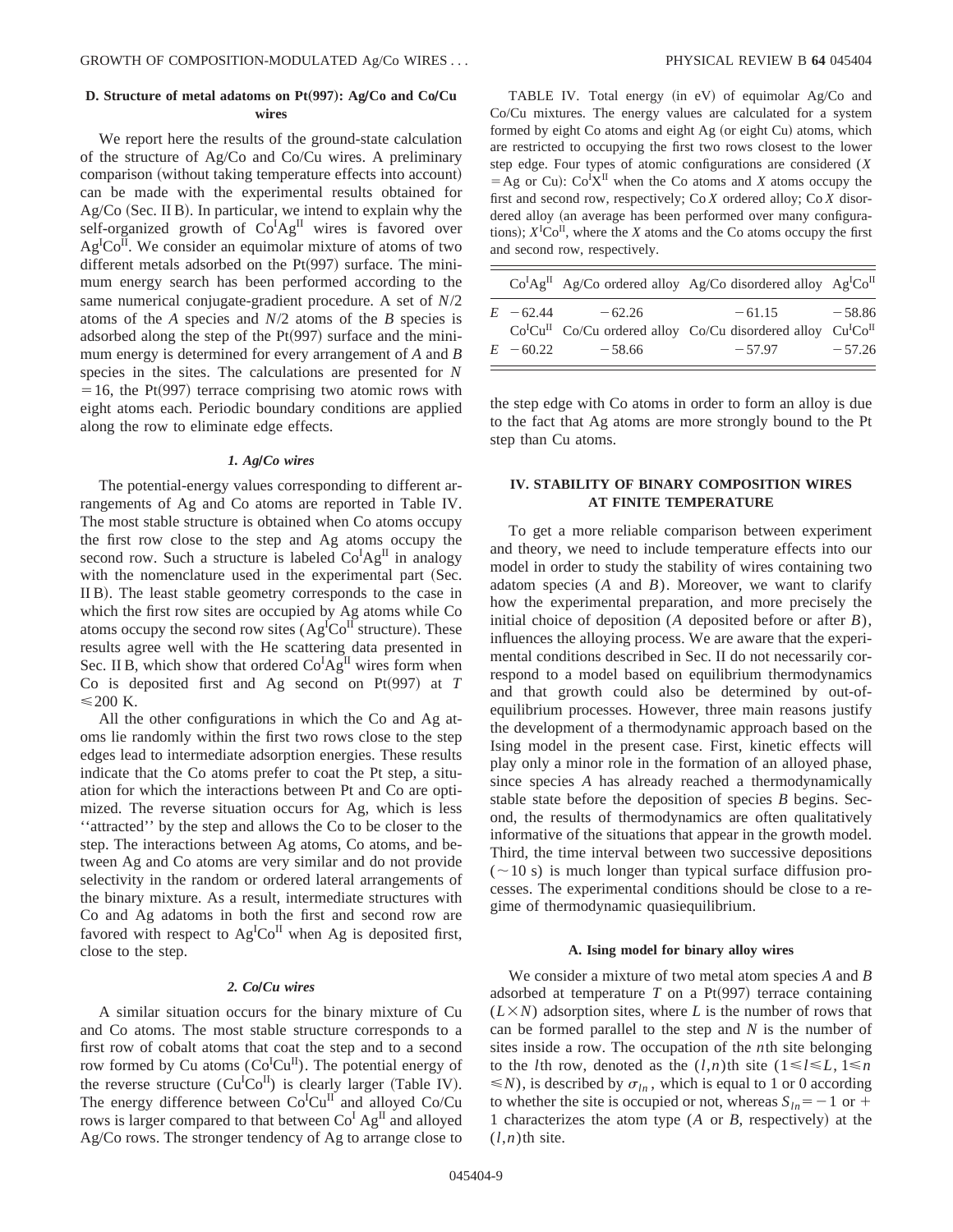The Ising Hamiltonian *H* for a binary alloy is written in the pairwise and nearest-neighbor interaction approximations as

$$
H = -\sum_{l,n} \left[ \left( \frac{2\mu(l) - V_{A\text{-Pt}}(l) - V_{B\text{-Pt}}(l)}{2} \right) \sigma_{ln} + \left( \frac{V_{A\text{-Pt}}(l) - V_{B\text{-Pt}}(l)}{2} \right) \sigma_{ln} S_{ln} \right] + \frac{1}{2} \sum_{l,n} \sum_{l',n'} \left[ \left( \frac{V_{AA} + V_{BB} + 2V_{AB}}{4} \right) \sigma_{ln} \sigma_{l'n'} - \left( \frac{V_{AA} - V_{BB}}{4} \right) (S_{ln} + S_{l'n'}) \sigma_{ln} \sigma_{l'n'} + \left( \frac{V_{AA} + V_{BB} - 2V_{AB}}{4} \right) \sigma_{ln} S_{ln} \sigma_{l'n'} S_{l'n'} \right], \tag{3}
$$

where  $V_{A-Pt}(l)$  and  $V_{B-Pt}(l)$  define the holding interaction between an adatom (*A* or *B*) in the *l*th row and the Pt substrate atom.  $V_{AA}$ ,  $V_{BB}$ , and  $V_{AB}$  are the pairwise energies between adatoms, and  $\mu(l)$  is the chemical potential for the *l*th row at equilibrium. Note that the potential parameters occurring here cannot be precisely known since such a separation in pairwise contributions (bond-breaking model<sup>54</sup>) is not accurate due to the natural nonadditivity of the metallic interactions. Nevertheless, it gives some indications of the physical processes, and when the mean-field approach is used, within this pairwise approximation, the free energy can be readily calculated.

In fact, the model becomes analytically tractable (cf. Appendix A) when we limit our analysis to three rows completely filled by an equimolar mixture of atoms *A* and *B* interacting with a similar lateral potential  $V_{AA} = V_{BB}$ . The free energy per adatom is then written as

$$
\frac{F}{N} = \frac{F}{N}(0) + \{ [b(3) - b(1)]M_1 + [b(3) - b(2)]M_2 + 2\eta M_1(M_1 + M_2) \} + k_B T f(M_1, M_2).
$$
\n(4)

*F*/*N* is a function of two independent order parameters  $M_1$  and  $M_2$  that represent the molar fraction of adatoms *A* (or adatoms  $B$ ) in the first or second row, respectively.  $(F/N)(0)$  is a scale factor that depends on the holding contribution  $V_{A-Pt}(l)$  and  $V_{B-Pt}(l)$  and on the lateral terms  $V_{AA}$ ,  $V_{BB}$ , and  $V_{AB}$  (cf. Appendix A). The term  $b(l)$  is the potential-energy difference between  $V_{A-Pt}(l)$  and  $V_{B-Pt}(l)$  in the *l*th row, which characterizes the potential increment of the adatom-step interaction in the successive rows (cf. Fig. 9). The term  $\eta$  describes the difference between homointeractions  $(V_{AA}$  and  $V_{BB}$ ) and heterointeractions  $(V_{AB})$  and plays the dominant role in mechanisms leading to the order/ disorder phase transition.

The values of the various parameters occurring in Eq.  $(4)$ for the three metal species  $(Co, Ag, and Cu)$  can be extracted from Table III data and they have been already discussed in Sec. III C. The solutions leading to minima for *F*/*N* in Eq.  $(4)$  can be discussed in a more general way by drawing the reduced free-energy map per adatom  $F^*/N = F/Nk_BT$  as a function of  $M_1$  and  $M_2$  for various values of parameters  $\eta^*$ and  $b(1)^*, b(2)^*, b(3)^*$  reduced by the thermal energy  $k_B T$ . Since  $b(2)^* \approx b(3)^*$ , due to the short-range influence of the step, the significant parameters are  $b(1)^* - b(3)^*$  and  $\eta^*$ . The solutions of Eq. (4) are therefore discussed in terms of these two coefficients for the Ag/Co, Co/Cu, and Ag/Cu mixtures.

### **B. Stability of AgÕCo wires**

To allow an easier interpretation of the finite-temperature results, we plot the free energy per adatom as a function of the molar fractions of *A* and *B* atoms in the first two rows along a step,  $M_1$  and  $M_2$ , respectively. This is done in Fig. 11(a) for  $T=220 \text{ K}$  and  $b(1)^{*}-b(3)^{*}=30$ , which is a value characteristic of the Ag/Co system, to enable a comparison with the experimental data of Sec. II B. For small values of  $\eta^*$ , the lowest free energy (-500 meV) is obtained when  $M_1 = 1$  and  $M_2 = -1$ , showing that the first row is fully occupied by Co atoms while the second row contains the Ag species. Note that the isoenergetic sampling is less narrow along  $M_2$ , indicating that the second row can also contain a small fraction of Co atoms and form an Ag/Co alloy. When  $\eta^*$  increases up to 20, two minima occur. In the deepest potential well  $(-540 \text{ meV})$ , the first row is formed mainly by Co atoms  $(M_1=0.9)$  while the second row contains Ag atoms only  $(M_2=-1)$ . The other well  $(-40 \text{ meV})$  corresponds to a situation in which the first row is occupied by an alloy of Ag and Co atoms  $(M_1 = -0.15)$ with a slightly larger fraction of Ag atoms, while the second row is filled by Co atoms only  $(M_2=1)$ . For still larger  $\eta^*$ values, the aforementioned effect is enhanced. The deepest well  $(-800 \text{ meV})$  corresponds to an alloy Ag/Co in the first row preferentially composed by Co atoms  $(M_1=0.5)$  while the second row is filled by Ag atoms  $(M_2=-1)$ . The second energy minimum ( $-300$  meV) occurs for  $M_1 = -0.25$  and  $M_2$ =1, i.e., for a disordered first row filled by a Ag/Co alloy and a second Co row. From these results, we conclude that the formation of a first Ag row  $(Ag^ICo^{II})$  is clearly less favorable for any  $\eta^*$  values.

The value of  $\eta^*$  calculated from the potential [Eq. (2)] for the equimolar Ag/Co system is equal to 12. This value is probably underestimated due to the use of an effective pairwise interaction model for its calculation. The calculated value of  $\eta^*$  leads to the stability of a first Co row consistent with the map drawn in the middle of Fig.  $11(a)$ . The ordering process can be summarized as follows. When Co is deposited first, it forms a very stable Co row at the step edge; subsequent addition of Ag atoms completes the second row. This is the  $Co^{I}Ag^{II}$  configuration found in the experimental part. By contrast, when Ag is deposited first, unphysical values of  $\eta^*$  would be required to prevent the Co atoms from occupying the first row at the expense of Ag atoms. The  $Ag<sup>I</sup>Co<sup>II</sup>$  structure cannot be stabilized and the system directly forms an alloy, because no energy barrier separates the Ag<sup>I</sup>Co<sup>II</sup> phase from the mixed phase, in agreement with the experimental findings obtained in Sec. II B. The transition from the alloy towards the stable  $Co<sup>I</sup> Ag<sup>II</sup>$  ordering is also possible since the two energy minima are separated by a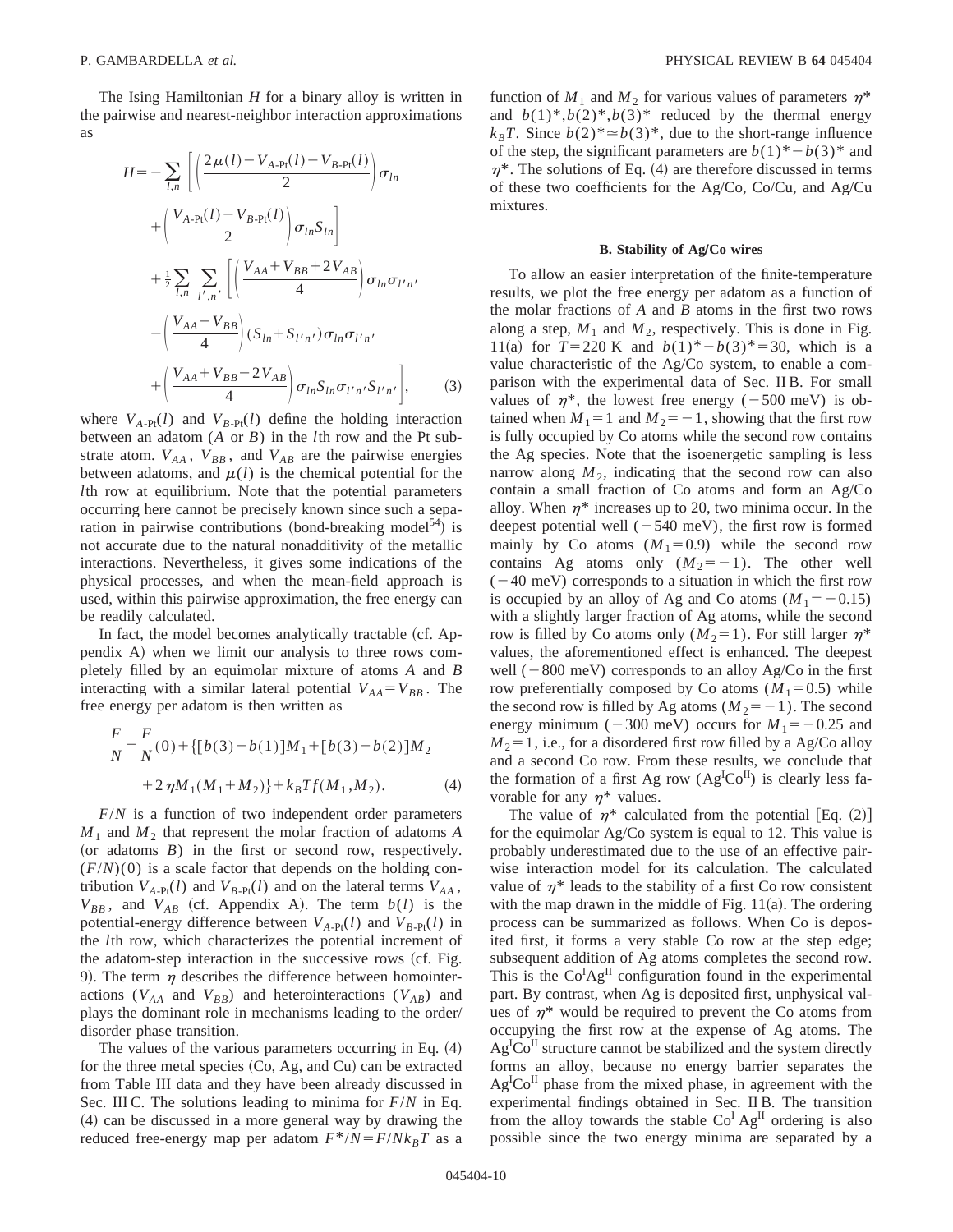

FIG. 11. Reduced free-energy maps as a function of the molar fractions  $M_1$  and  $M_2$  of metal atoms in the first and second row. The values of  $b(1)^*, b(2)^*,$  $b(3)^*$ , and  $n^*$  potential parameters are given in each map. Column  $(a)$  corresponds to situations relevant for the Ag/Co and Co/Cu systems and column (b) characterizes rather the Ag/Cu case.  $M_l$  $=0$  corresponds to a binary alloy of *A* and *B* species,  $M_1 = \pm 1$  to pure *A* or *B* wires, as indicated at the bottom of the two columns.

barrier of 30 meV while the reverse path from  $Co^{I}Ag^{II}$  towards the alloy is forbidden due to a barrier height of 700 meV.

### **C. Stability of CoÕCu and AgÕCu wires**

A better understanding of the results obtained for the Ag/Co system can be gained by making a comparison with other species that were not investigated experimentally in this paper. Moreover, we can clarify here the role of the two main parameters  $b(1)^* - b(3)^*$  and  $\eta^*$  on the selforganized growth of binary alloy wires.

A behavior similar to Ag/Co is expected for Co/Cu wires on the basis of similar values for  $b(1)^* - b(3)^*$  for this mixture (see Table III). We thus refer to Fig.  $11(a)$  to discuss the Co/Cu wires. The calculated  $\eta^*$  value for Co/Cu is  $\eta^*$ 

 $=$ 3, about four times smaller than the value obtained for the Ag/Co system. By looking at Fig.  $11(a)$  (top), we see that the deposition of Co atoms would lead to the formation of a very stable first row of pure Co  $(M_1=1)$  without mixing with additional Cu atoms, these latter forming the second row  $(M_2 = -1)$ , i.e., a situation corresponding to Co<sup>I</sup>Cu<sup>II</sup>. When Cu is deposited first, the formation of the  $Cu<sup>I</sup>Co<sup>II</sup>$  structure is unstable with respect to the alloy  $(M_1 = M_2 = 0)$  and clearly much less stable than the Co<sup>I</sup>Cu<sup>II</sup> structure.

The Ag/Cu mixture is characterized by smaller values of  $b(1)^*, b(3)^*,$  and  $\eta^*$  when compared to the Ag/Co and Co/Cu mixtures. We see in Fig.  $11(b)$  that for very small values of  $\eta^*$  ( $\eta^*=1$ ), the first row is mainly filled by Cu atoms while the Ag atoms occupy the second row. However, a small fraction of the other species can be present in both rows, leading to the formation of a Ag/Cu alloy in the first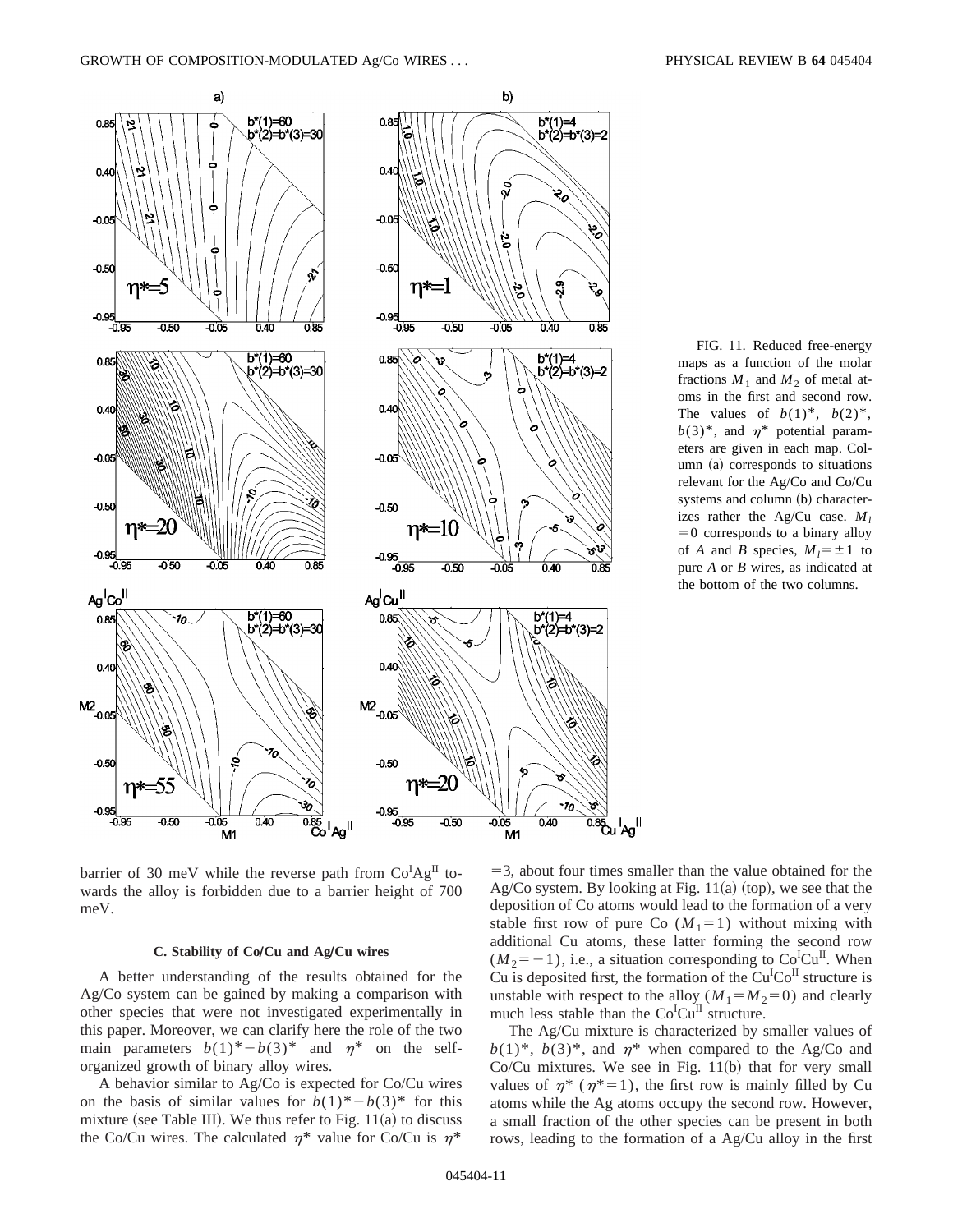two rows with a dominant species  $(M_1=0.85, M_2=0.70)$ . When  $\eta^*$  increases up to 10, two minima occur. The first one at  $-170$  meV, obtained for  $M_1=0.5$  and  $M_2=-1$ , corresponds to the main occupation of the first row by Cu atoms while the second row is fully occupied by Ag atoms. The second minimum is slightly less deep  $(-100 \text{ meV})$  and it occurs for  $M_1 = -0.3$  and  $M_2 = 1$ , i.e., as the first row is formed by a Ag/Cu alloy while the second row is occupied by Cu. For significantly larger values of  $\eta^*$  ( $\eta^*=20$ ), the two previous minima tend to become equivalent with a barrier roughly equal to 170 meV. In the first minimum, the first row is mainly filled by Cu atoms  $(M_1=0.5)$  and the second row by Ag atoms  $(M_2 = -1)$  forming the Cu<sup>I</sup>Ag<sup>II</sup> structure. The reverse situation occurs in the second minimum.

The estimated value of  $\eta^*$  for the Ag/Cu system [Eq. (2)] is equal to 5 and corresponds approximately to the middle map in Fig.  $11(b)$ . In this case, when Cu is deposited first on the surface, it forms an ordered row at the step that is not destroyed by the addition of Ag atoms. The latter species arranges itself in a complete second row. The reverse situation  $Ag^{I}Cu^{II}$  can also be obtained even if this peculiar ordering does not correspond to the most stable situation. In fact, when Ag atoms are deposited first, the system can freeze in the metastable  $Ag^ICu^{II}$  structure corresponding to the second well since the alloy is clearly less stable and because the high-energy barrier that traps the system in this state prevents it from reaching its minimum configuration Cu<sup>I</sup>Ag<sup>II</sup>.

The features deduced from this thermodynamic model are qualitatively in good agreement with the experimental data concerning the growth of binary Ag/Co wires. In particular, we have evidenced that  $Co^{I}Ag^{II}$  is the most stable structure and that, conversely,  $Ag^{I}Co^{II}$  is unstable towards alloying. The analysis of the Co/Cu and Ag/Cu systems cannot be supported at present by experimental evidence. We have shown that the formation of two wires of different composition can be obtained for particular values of the main parameters  $\eta^*$  and  $b(1)^*$ <sup>*b*</sup>(3)<sup>\*</sup>. We point out that a detailed understanding and predictive analysis of epitaxial binary alloy growth rest on an accurate description of the metal/metal interaction potentials.

# **V. CONCLUSIONS**

In the present paper, we have investigated the formation and thermodynamic stability of bimetallic wires obtained by step decoration of Pt vicinal surfaces. Sequential deposition of Ag and Co on Pt $(997)$  has been investigated by TEAS as a means to obtain a periodic array of wires formed by alternated Ag and Co monatomic chains. When a monatomic Co row is deposited first and is in contact with the Pt edge atoms, subsequent Ag deposition at 150 K $\leq T \leq 200$  K leads to the formation of compositionally ordered Co/Ag stripes parallel to the Pt steps  $(Co^{I}Ag^{II})$ . In contrast, atomic chains of mixed composition are obtained when Ag is deposited before Co. Calculations based on semiempirical potentials agree with the experimental data, showing that the equilibrium configuration of a binary Ag/Co wire determined at 0 K corresponds to the first row filled by Co and the second row by pure Ag. The results of the thermodynamic approach developed at finite temperature corroborate the stability of the  $Co^{I}Ag^{II}$  configuration and show that the reverse structure  $Ag<sup>I</sup>Co<sup>II</sup>$  is clearly unstable, leading to the occurrence of an Ag/Co alloy in the first two rows along the steps. In addition, calculations have been extended to Co/Cu and Ag/Cu binary mixtures in order to stimulate experiments not available to date and to test the predictive character of the present numerical approach.

### **APPENDIX: FREE ENERGY OF THE BINARY ALLOY**

When the mean-field approach is used, the Ising Hamiltonian defined in Eq.  $(3)$  can be rewritten as

$$
\bar{H} = \sum_{l,n} \left[ \left[ -\mu(l) + B(l) - b(l)S_{ln} \right] \sigma_{ln} + 2\gamma \left( \sigma_{ln} - \frac{\theta_l}{2} \right) \Theta_l - 2\delta \left( S_{ln} \sigma_{ln} - \frac{M_l}{2} \right) \Theta_l - 2\delta \left( \sigma_{ln} - \frac{\theta_l}{2} \right) \Pi_l + 2\gamma \left( \sigma_{ln} S_{ln} - \frac{M_l}{2} \right) \Pi_l \right],
$$
\n(A1)

where the potential coefficients appearing in Eq.  $(A1)$  are defined as

$$
B(l) = \frac{1}{2} [V_{A\text{-Pt}}(l) + V_{B\text{-Pt}}(l)],
$$
  
\n
$$
b(l) = \frac{1}{2} [V_{A\text{-Pt}}(l) - V_{B\text{-Pt}}(l)],
$$
  
\n
$$
\gamma = \frac{V_{AA} + V_{BB} + 2V_{AB}}{4},
$$
  
\n
$$
\delta = \frac{V_{AA} - V_{BB}}{4},
$$
  
\n
$$
\eta = \frac{V_{AA} + V_{BB} - 2V_{AB}}{4}.
$$
 (A2)

In the particular geometry studied here, an adatom in a given row  $l$  ( $l \neq 1, L$ ) has two nearest neighbors in its own row as well as in the two adjacent rows. The mean occupation  $\theta_l$  of the *l*th row parallel to the step is expressed as

$$
\theta_l = \langle \sigma_{ln} \rangle \tag{A3}
$$

and  $M_l$  is the difference between  $\theta_l^B$  and  $\theta_l^A$  of row *l* in atoms *B* and *A*, respectively,

$$
\theta_l^A = \left\langle \sigma_{ln} \left( \frac{1 - S_{ln}}{2} \right) \right\rangle,
$$
  
\n
$$
\theta_l^B = \left\langle \sigma_{ln} \left( \frac{1 + S_{ln}}{2} \right) \right\rangle,
$$
  
\n
$$
M_l = \left\langle \sigma_{ln} S_{ln} \right\rangle = \theta_l^B - \theta_l^A,
$$
\n(A4)

where  $\langle \cdots \rangle$  means a statistical average over the canonical distribution. Finally,

$$
\Theta_{l} = \sum_{l'l=1}^{l+1} \theta_{l'},
$$
  
\n
$$
\Pi_{l} = \sum_{l'} M_{l'},
$$
\n(A5)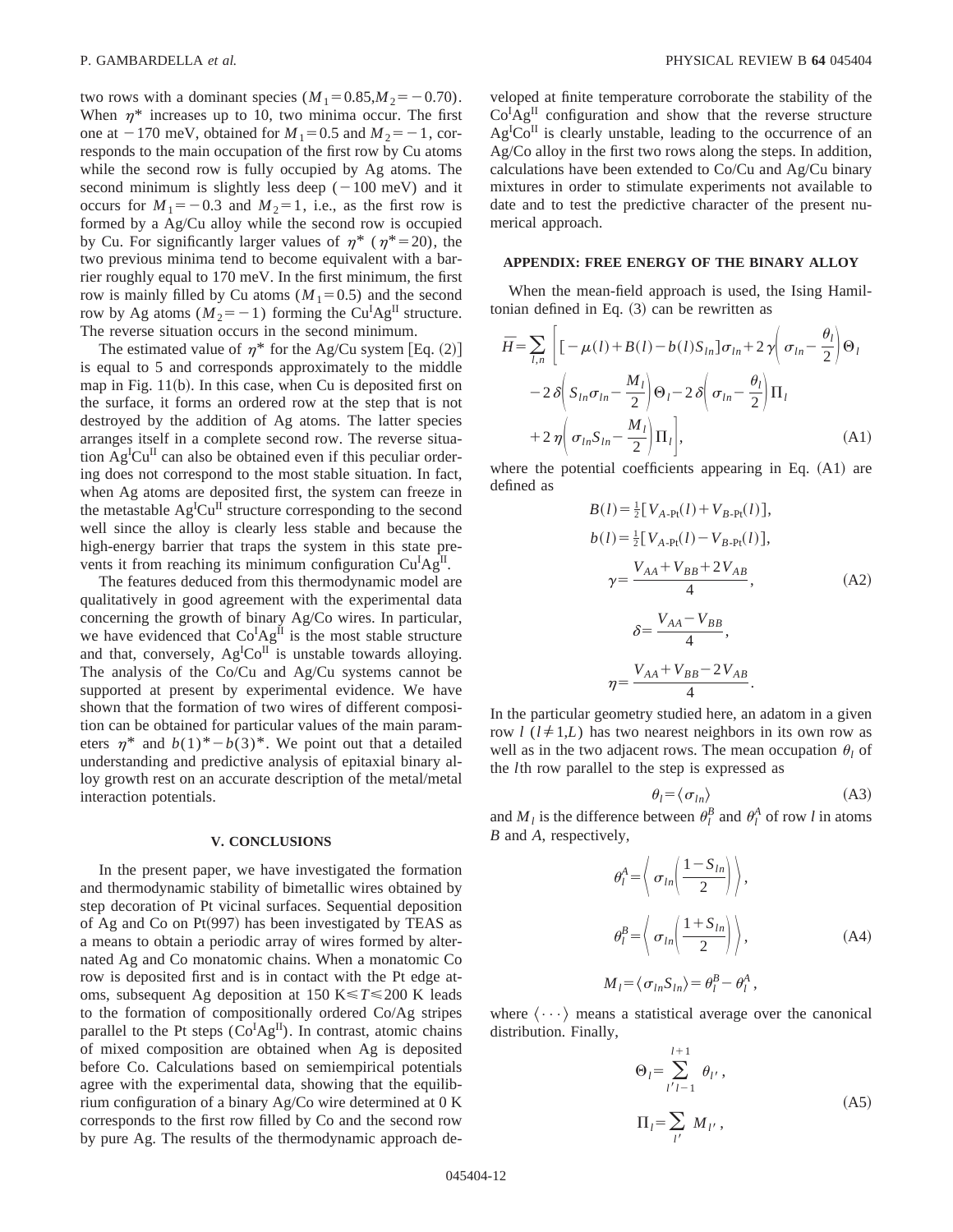and  $\Theta_1 = \theta_1 + \theta_2$ ,  $\Theta_L = \theta_{L-1} + \theta_L$ ,  $\Pi_1 = M_1 + M_2$ ,  $\Pi_L$  $=M_{L-1}+M_{L}$ .

The free energy is readily obtained from Eq. (4.18a) of Ref. 55 applied to the case of a ''ternary'' alloy made of *A* and *B* atoms plus vacancies,

$$
F = N \sum_{l} \left[ -\mu(l) + B(l) \right] \theta_{l} - b(l) M_{l} + \gamma \theta_{l} \Theta_{l} - \delta M_{l} \Theta_{l}
$$

$$
- \delta \theta_{l} \Pi_{l} + \eta M_{l} \Pi_{l} + k_{B} T \left[ \frac{\theta_{l} - M_{l}}{2} \ln \left( \frac{\theta_{l} - M_{l}}{2} \right) + \frac{\theta_{l} + M_{l}}{2} \ln \left( \frac{\theta_{l} + M_{l}}{2} \right) + (1 - \theta_{l}) \ln(1 - \theta_{l}) \right]
$$
(A6)

Such an energy depends on the chemical potential  $\mu$ , on the temperature *T* through  $\beta = (kT)^{-1}$ , and on the various potential parameters and statistical quantities. The complete analysis of the growth mode cannot be readily carried out since it requires the study of the function  $F(l)$  versus all the parameters involved.

Here we limit our analysis to the growth of three rows completely filled by an equimolar binary mixture of atoms *A* and *B* interacting through very similar lateral interaction potentials  $V_{AA} \simeq V_{BB}$ . As a result, the number of atoms *A* and *B* is fixed, the potential coefficient  $\delta$  vanishes, and the number of degrees of freedom decreases due to the constraints imposed on the  $\theta_l$  and  $M_l$  values. Indeed, the completion of the three rows requires that  $\theta_1 = \theta_2 = \theta_3 = 1$ , leading to the additional conditions  $\Theta_1 = \Theta_3 = 2$  and  $\Theta_2 = 3$ . Moreover, for a binary mixture, the condition  $M_1 + M_2 + M_3 = 0$  must necessarily hold, implying the additional expressions  $\Pi_1 = M_1$  $+M_2$ ,  $\Pi_2=0$ , and  $\Pi_3=-M_1$ .

- <sup>1</sup> J. A. Rodriguez, Surf. Sci. Rep. **24**, 223 (1996).
- ${}^{2}$ F. J. Himpsel, J. E. Ortega, G. J. Mankey, and R. F. Willis, Adv. Phys. 47, 511 (1998), and references therein.
- $3B.$  Ujfalussy, L. Szunyogh, P. Bruno, and P. Weinberger, Phys. Rev. Lett. 77, 1805 (1996).
- 4C. H. Lee, R. F. C. Farrow, C. J. Lin, E. E. Marinero, and C. J. Chien, Phys. Rev. B 42, 11 384 (1990).
- <sup>5</sup>G. H. O. Daalderop, P. J. Kelly, and M. F. H. Schuurmans, Phys. Rev. B 44, 12 054 (1991).
- <sup>6</sup> J. Thiele, C. Boeglin, K. Hricovini, and F. Chevrier, Phys. Rev. B 53, R11 934 (1996).
- ${}^{7}E$ . E. Fullerton, D. M. Kelly, J. Guimpel, I. K. Schuller, and Y. Bruynseraede, Phys. Rev. Lett. 68, 859 (1992).
- <sup>8</sup>P. Beliën, R. Schad, C. D. Potter, G. Verbanck, V. V. Moshchalkov, and Y. Bruynseraede, Phys. Rev. B **50**, 9957 (1994).
- 9W. C. Chiang, W. P. Pratt, M. Herrold, and D. V. Baxter, Phys. Rev. B 58, 5602 (1998), and references therein.
- <sup>10</sup>R. Schad, P. Beliën, G. Verbanck, V. V. Moshchalkov, Y. Bruynseraede, H. E. Fischer, S. Fischer, and M. Bessiere, Phys. Rev. B 59, 1242 (1999).
- 11W. P. Pratt, S. F. Lee, J. M. Slaughter, R. Loloee, P. A. Schroeder, and J. Bass, Phys. Rev. Lett. **66**, 3060 (1991).

Within these assumptions, the free energy per adatom depends only on the two order parameters  $M_1$  and  $M_2$  instead of the 14 independent degrees of freedom  $\theta_l$  and  $M_l$  (*l*  $=1, \ldots, 8$ . The third row behaves as an atom bath that supplies metal atoms *A* or *B* to the first two rows, in order to reach thermodynamic equilibrium. The free energy is thus written as a sum of three contributions, as

$$
\frac{F}{N} = \frac{F}{N}(0) + \{ [b(3) - b(1)]M_1 + [b(3) - b(2)]M_2 + 2\eta M_1(M_1 + M_2) \} + k_B T f(M_1, M_2).
$$
\n(A7)

 $(F/N)(0)$  appears as a scale factor defined as

$$
\frac{F}{N}(0) = B(1) + B(2) + B(3) + 7\gamma,
$$
 (A8)

while the two other contributions depend on  $M_1$  and  $M_2$ . The second contribution mixes  $M_1$ ,  $M_2$  and the potential coefficients, while the third term  $f(M_1, M_2)$  is a function of  $M_1$  and  $M_2$  only, defined as

$$
f(M_1, M_2) = \frac{1 - M_1}{2} \ln\left(\frac{1 - M_1}{2}\right) + \frac{1 + M_1}{2} \ln\left(\frac{1 + M_1}{2}\right)
$$
  
+ 
$$
\frac{1 - M_2}{2} \ln\left(\frac{1 - M_2}{2}\right) + \frac{1 + M_2}{2} \ln\left(\frac{1 + M_2}{2}\right)
$$
  
+ 
$$
\frac{1 - M_1 - M_2}{2} \ln\left(\frac{1 - M_1 - M_2}{2}\right)
$$
  
+ 
$$
\frac{1 + M_1 + M_2}{2} \ln\left(\frac{1 + M_1 + M_2}{2}\right).
$$
 (A9)

- <sup>12</sup> T. Kingetsu, J. Appl. Phys. **76**, 4267 (1994).
- 13E. A. M. van Alphen and W. J. M. de Jonge, Phys. Rev. B **51**, 8182 (1995).
- 14P. M. Petroff, A. C. Gossard, and W. Wiegmann, Appl. Phys. Lett. 45, 620 (1984).
- 15P. Gambardella, M. Blanc, H. Brune, K. Kuhnke, and K. Kern, Phys. Rev. B 61, 2254 (2000).
- <sup>16</sup>P. Gambardella, M. Blanc, L. Bürgi, K. Kuhnke, and K. Kern, Surf. Sci. 449, 93 (2000).
- 17V. E. Marsico, M. Blanc, K. Kuhnke, and K. Kern, Phys. Rev. Lett. 78, 94 (1997).
- 18M. Blanc, K. Kuhnke, V. Marsico, and K. Kern, Surf. Sci. **414**, L964 (1998).
- <sup>19</sup>*Helium Atom Scattering from Surfaces* edited by E. Hulpke, Springer Series in Surface Science Vol. 27 (Springer, Berlin, 1991).
- <sup>20</sup>B. Poelsema, A. F. Becker, G. Rosenfeld, R. Kunkel, N. Nagel, L. K. Verheij, and G. Comsa, Surf. Sci. 272, 269 (1992).
- 21F. Picaud, C. Ramseyer, C. Girardet, and P. Jensen, Phys. Rev. B 61, 16 154 (2000).
- $22$ H. Röder, R. Schuster, H. Brune, and K. Kern, Phys. Rev. Lett. 71, 2086 (1993).